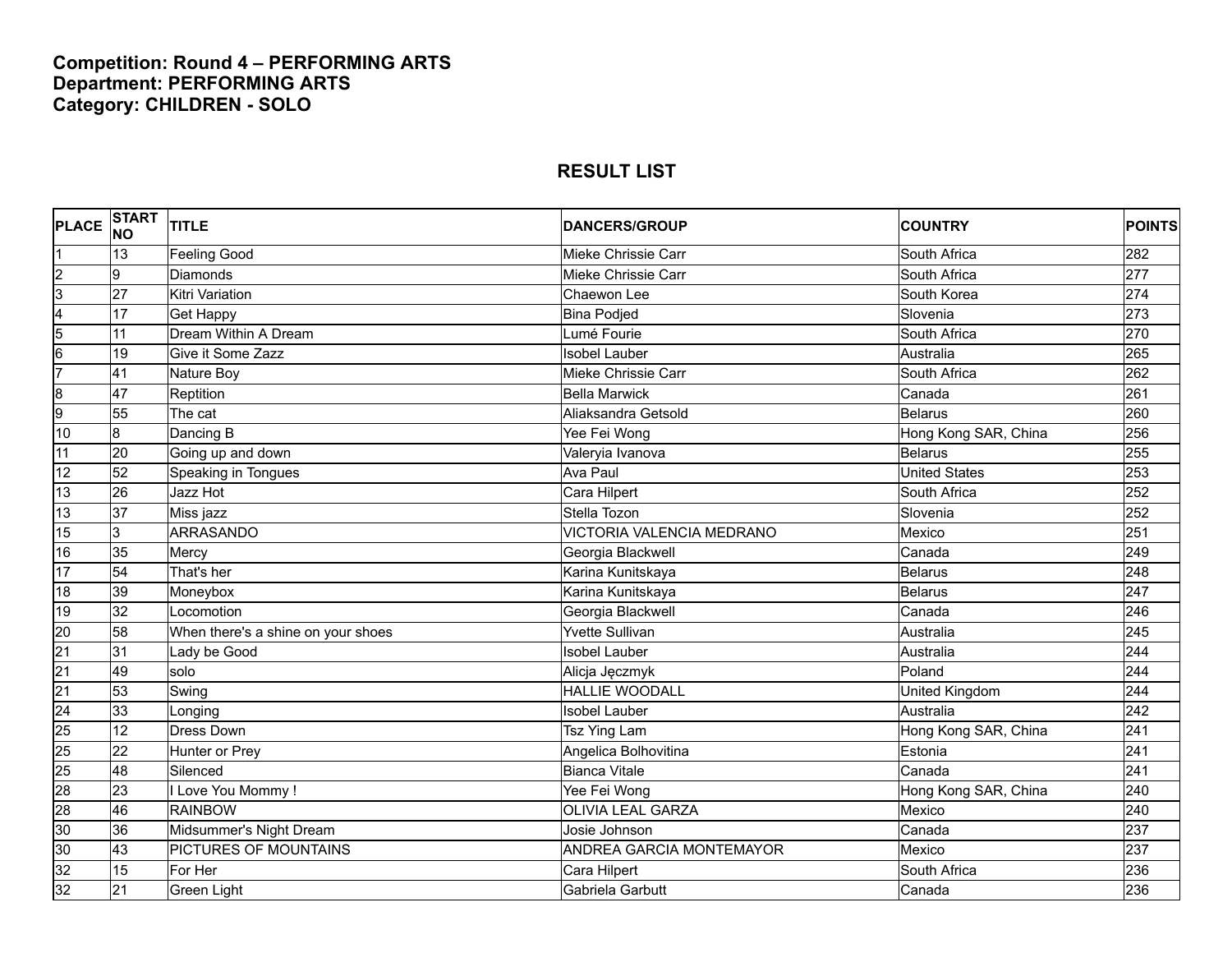| <b>PLACE</b>    | <b>START</b><br><b>NO</b> | <b>TITLE</b>                | <b>DANCERS/GROUP</b>             | <b>COUNTRY</b>                | <b>POINTS</b> |
|-----------------|---------------------------|-----------------------------|----------------------------------|-------------------------------|---------------|
| 34              | 14                        | <b>Flowing Cloud Sword</b>  | Tsz Ying Lam                     | Hong Kong SAR, China          | 235           |
| $\frac{34}{34}$ | 24                        | I Will Leave a Light On     | <b>Isobel Lauber</b>             | Australia                     | 235           |
|                 | 28                        | Kitri Variation             | Mieke Chrissie Carr              | South Africa                  | 235           |
| $\frac{34}{38}$ | 44                        | Pretty in Pink              | Eliza Hamshare                   | Australia                     | 235           |
|                 | l60                       | You Got It In You           | Soraya Crawford                  | Canada                        | 234           |
|                 | 4                         | <b>Beautiful Thing</b>      | HOI KIU CHEUNG                   | Hong Kong SAR, China          | 234           |
| $\frac{8}{8}$   | 6                         | <b>CANDY MAN</b>            | ALONDRA LEONER RAMIREZ           | Mexico                        | 234           |
|                 | 38                        | <b>MISS YOU</b>             | <b>ABRIL QUEZADA</b>             | Mexico                        | 234           |
| $rac{38}{38}$   | 42                        | Perfect/Imperfect           | <b>Tsz Ying Lam</b>              | Hong Kong SAR, China          | 234           |
|                 | 50                        | Somewhere only we know      | Rita Sinanovic                   | Croatia                       | 234           |
| 44<br>44<br>46  | 30                        | LA ARAÑA (THE SPIDER)       | <b>DEBORAH ZAMARRIPA AGUIRRE</b> | Mexico                        | 233           |
|                 | 40                        | My Prayer                   | Cara Hilpert                     | South Africa                  | 233           |
|                 | 59                        | <b>WISH WELL</b>            | <b>MARIA JOSE HUERTA LAMAS</b>   | Mexico                        | 232           |
| 46              | 34                        | <b>MEMORIAS DE AMELLIE</b>  | KATIA PARGA AVIÑA                | Mexico                        | 232           |
| 48              | 10                        | Don Quixote Kitri           | Xing Fei Bonita Lo               | Hong Kong SAR, China          | 231           |
| 49              | 56                        | variation from harlequinade | NAI-CHU CHEN,                    | Taiwan Region, Chinese Taipei | 229           |
| 50              | 5                         | BETTER WHEN I'M DANCING     | <b>ANGELA LUNA GIACOMAN</b>      | Mexico                        | 227           |
| 50              | 18                        | Get Here If You Can         | Alessia Boshchini                | Australia                     | 227           |
| $\frac{52}{52}$ | $\overline{57}$           | Warrior                     | Lumé Fourie                      | South Africa                  | 225           |
|                 | 2                         | <b>ALMA</b>                 | <b>BRENDA ROJAS SAUCEDO</b>      | Mexico                        | 225           |
|                 | 7                         | Chim Chiminey               | Amber van der Merwe              | South Africa                  | 225           |
| $\frac{52}{55}$ | 51                        | <b>Sparkling Diamonds</b>   | Lainey Galligan                  | <b>United States</b>          | 224           |
| 56              | 25                        | Intensity                   | Alessia Boshchini                | Australia                     | 222           |
| 57              | 29                        | <b>KOLOWON MURUT</b>        | <b>OZEL ERREN WILFRED</b>        | Malaysia                      | 221           |
| 58              | 45                        | Puttin' On the Ritz         | Isabella Aquilina                | Australia                     | 217           |
| 59              |                           | 42nd Street                 | Alessia Boshchini                | Australia                     | 214           |
| 60              | 16                        | <b>Heaven's Door</b>        | Lyrik Alkema                     | Canada                        | 210           |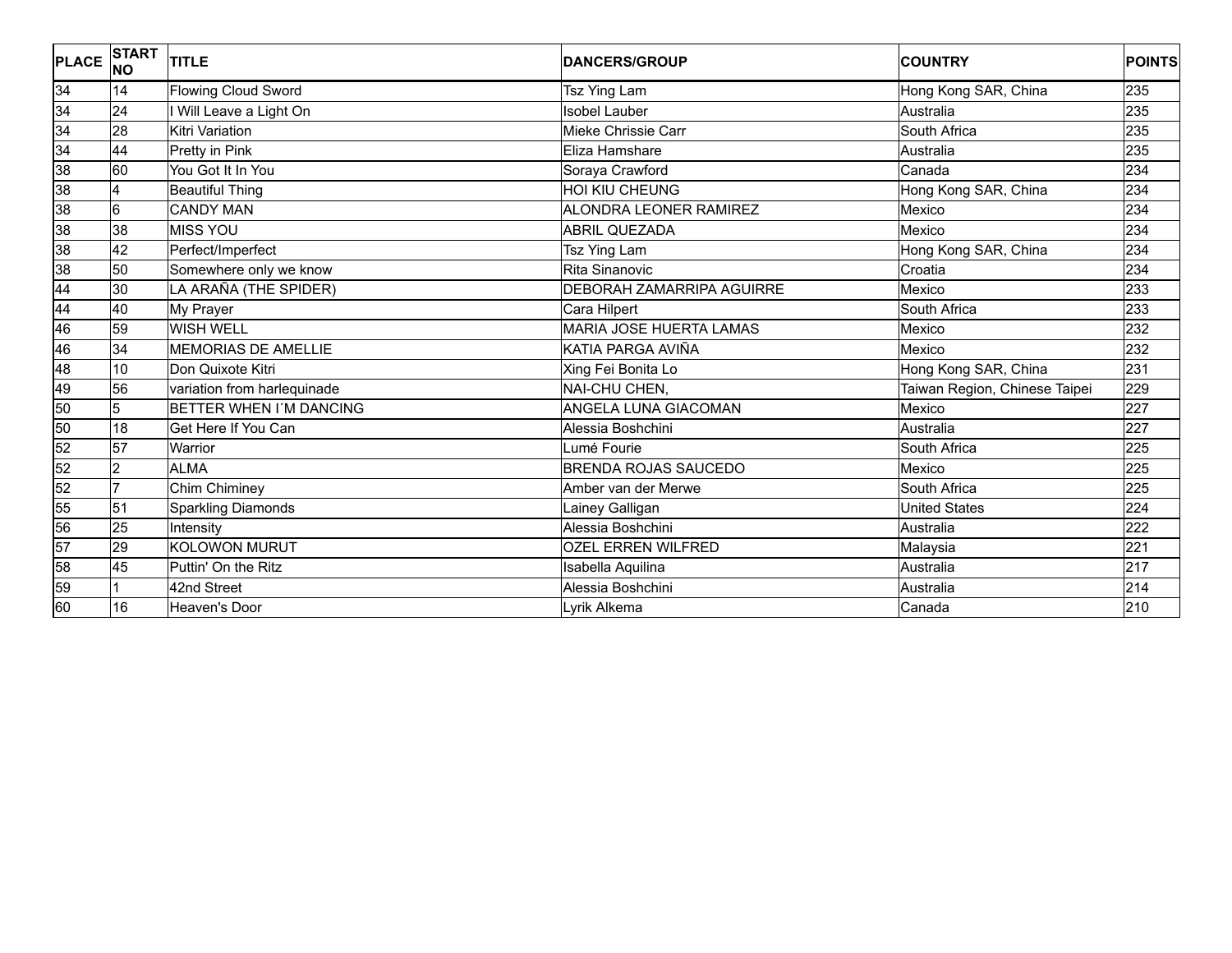## **Competition: Round 4 – PERFORMING ARTS Department: PERFORMING ARTS Category: CHILDREN - DUO**

| <b>PLACE</b>            | <b>START</b><br><b>NO</b> | <b>TITLE</b>              | <b>DANCERS/GROUP</b>                                      | <b>COUNTRY</b>       | <b>POINTS</b> |
|-------------------------|---------------------------|---------------------------|-----------------------------------------------------------|----------------------|---------------|
|                         | 214                       | Started With A Swing      | Mieke Chrissie Carr, Cara Hilpert                         | South Africa         | 272           |
| $\overline{c}$          | 200                       | Monsters, Inc.            | Rowan Syslak, Emma Johnston                               | Canada               | 265           |
| $\overline{3}$          | 211                       | She used to be mine       | Vlada Sidorenko, Kira Sidorenko                           | <b>Belarus</b>       | 260           |
| $\overline{\mathbf{4}}$ | 198                       | Journey of friendship     | Naja Domazet, Stella Tozon                                | Slovenia             | 257           |
| $\overline{5}$          | 206                       | Queen Bee                 | AMELIE SMITH, POPPY SMALLWOODS                            | United Kingdom       | 255           |
| $\overline{6}$          | 203                       | Porcelain                 | Valeryia Ivanova, Yelizaveta Shaveiko                     | <b>Belarus</b>       | 254           |
| 7                       | 209                       | Seance                    | Aliaksandra Getsold, Aliaksandra Kudrautsava              | <b>Belarus</b>       | 253           |
| $\overline{8}$          | 183                       | <b>Canned Heat</b>        | Mieke Chrissie Carr, Cara Hilpert                         | South Africa         | 252           |
| $\overline{8}$          | 193                       | Can Do It Better Than You | Fiona Krummel, Ilias Araz                                 | Germany              | 252           |
| $\overline{8}$          | 207                       | <b>Ritz</b>               | eena Hassen, Norah Huber                                  | Canada               | 252           |
| 11                      | 205                       | <b>PROUD MARY</b>         | ALONDRA LEONER RAMIREZ, MARIA JOSE<br><b>HUERTA LAMAS</b> | Mexico               | 251           |
| 11                      | 210                       | <b>Shadow Spirits</b>     | SOFIA WONG, WAN CHING LUK                                 | Hong Kong SAR, China | 251           |
| 13                      | 194                       | I'm so Fansy              | Rita Sinanovic, Hana Samardzic                            | Croatia              | 249           |
| 14                      | 189                       | Filippa & Bianca          | Bianca Hähnert, Filippa Kavalic                           | Sweden               | 248           |
| 15                      | 201                       | Mr. Sandman               | auren Coswan, Brooklyn Johnston                           | Canada               | 241           |
| 15                      | 212                       | Singin In The Rain        | Ava Szyska, Madison Fassnacht                             | <b>United States</b> | 241           |
| 17                      | 192                       | <b>GOOD JOB</b>           | OLIVIA LEAL GARZA, ANDREA GARCIA<br><b>MONTEMAYOR</b>     | Mexico               | 236           |
| 17                      | 199                       | Letting Go Of A Friend    | Amelie Kritzinger, Jayme Martin                           | South Africa         | 236           |
| 19                      | 187                       | Faith•Hope•Love           | Hiu Wing Elena Luk, Bella Yin So Wong                     | Hong Kong SAR, China | 234           |
| $\overline{20}$         | 190                       | Friends till the End      | TSZ LAM CHEUNG, CUINI TRINITY CHOW                        | Hong Kong SAR, China | 233           |
| 20                      | 213                       | Spring Blossom            | King Pui Jiang, Wing Kiu Lee                              | Hong Kong SAR, China | 233           |
| $\overline{20}$         | 216                       | You are Beautiful         | OI HEI KONG, CUINI TRINITY CHOW                           | Hong Kong SAR, China | 233           |
| 23                      | 184                       | Crazy Little Thing        | Miah Bhardwaj, Ren Johnston                               | Canada               | 231           |
| 23                      | 196                       | Jailhouse Rock            | Barend Kotze, Sulize van der Westhuizen                   | South Africa         | 231           |
| 23                      | 202                       | Our House                 | Rory Bollivar, Leanne Liu                                 | Canada               | 231           |
| 23                      | 215                       | The Escape                | Amelie Kritzinger, Jayme Martin                           | South Africa         | 231           |
| $\overline{27}$         | 195                       | It's Raining Men          | Marielle Shvaitser, Abby Barkan                           | Canada               | 228           |
| 28                      | 188                       | Feet Don't Fail Me Now    | Evie Kiernan, Giuliana Piccirrillo                        | <b>United States</b> | 227           |
| 29                      | 185                       | <b>DAZANAK</b>            | DARREN DAVIERE DAVIS, NICHELLE<br><b>CHRISTOPHER</b>      | Malaysia             | 224           |
| 29                      | 197                       | Jin and Jang              | Anna Dimény, Zsófi Bartha                                 | Hungary              | 224           |
| 31                      | 181                       | Ascending And Descending  | Lumé Fourie, Isabel Roode                                 | South Africa         | 221           |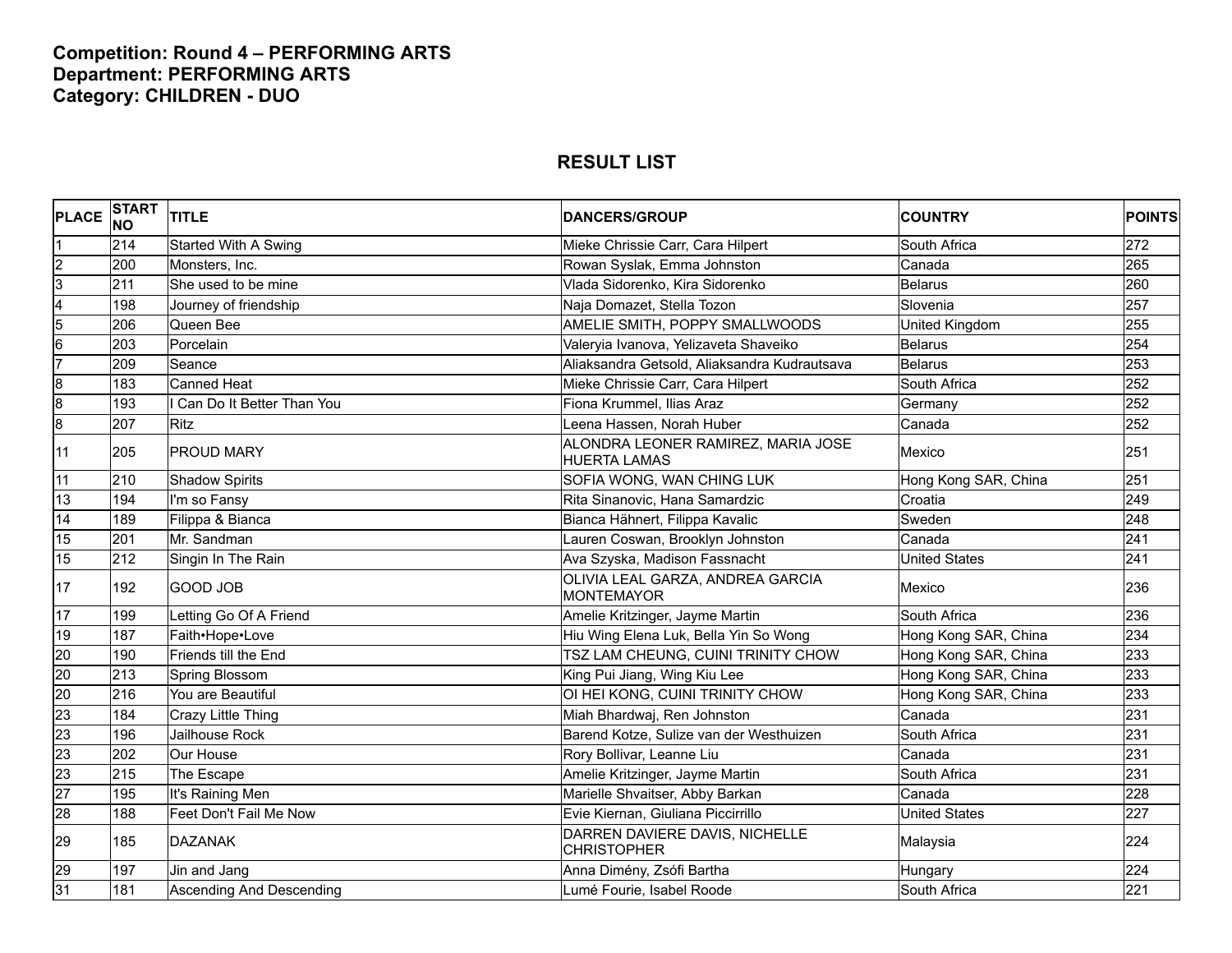| <b>PLACE</b> | <b>ISTART</b><br><b>INC</b> | <b>TITLE</b>       | <b>IDANCERS/GROUP</b>             | <b>COUNTRY</b> | <b>POINTS</b> |
|--------------|-----------------------------|--------------------|-----------------------------------|----------------|---------------|
| <b>32</b>    | 186                         | <b>IEWF Remix</b>  | Alani Patterson, Lainey Galligan  | United States  | 220           |
| <b>32</b>    | 204                         | <b>PRESPECTIVA</b> | ABRIL QUEZADA. JAQUELINE TREJO    | Mexico         | 220           |
| 32           | <b>208</b>                  | rollercoaster      | Serra CELIKGOZ, Derin TOKER       | Turkev         | 220           |
| 35           | <b>182</b>                  | <b>BUTTERFLIES</b> | IDALIA ZAKI. DZHUMANA AL DANDAN   | Egypt          | 215           |
| 36           | 191                         | <b>GARROTIN</b>    | LUCIANA PACHECO, GEOVANNA MENDOZA | Mexico         | 209           |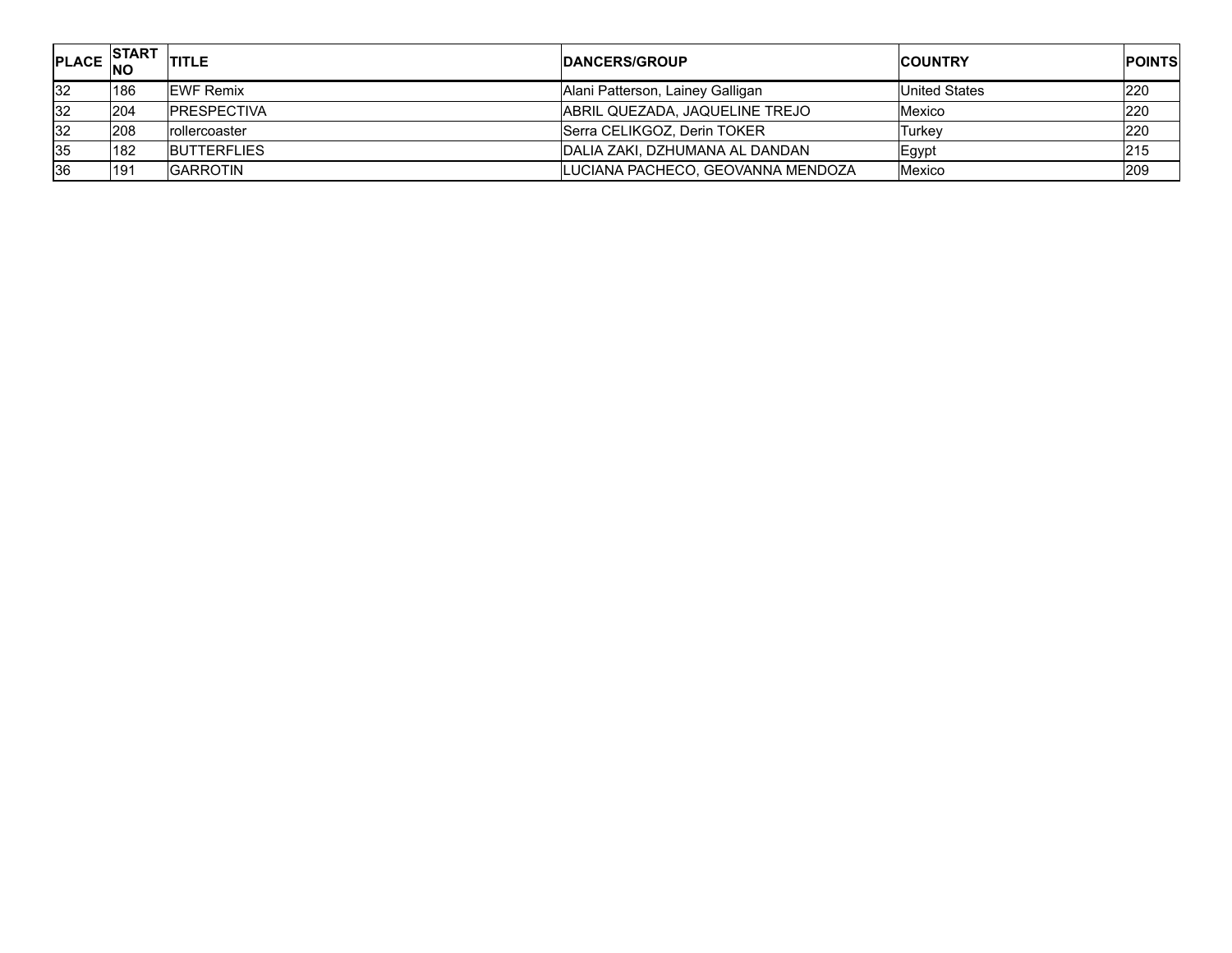## **Competition: Round 4 – PERFORMING ARTS Department: PERFORMING ARTS Category: CHILDREN - GROUP**

| <b>PLACE</b>            | <b>START</b><br><b>NO</b> | <b>TITLE</b>                      | <b>DANCERS/GROUP</b>                | <b>COUNTRY</b>                | <b>POINTS</b> |
|-------------------------|---------------------------|-----------------------------------|-------------------------------------|-------------------------------|---------------|
|                         | 313                       | Copacabana                        | Art & Soul Dance Company            | Canada                        | 280           |
| $\overline{2}$          | 304                       | Cabaret                           | Art & Soul Dance Company            | Canada                        | 280           |
| 3                       | 337                       | The Garden                        | Canadian Dance Company              | Canada                        | 270           |
| $\overline{\mathbf{4}}$ | 333                       | Stop bullying me!                 | Kazina                              | Slovenia                      | 270           |
| $\overline{5}$          | 316                       | Fallin                            | Art & Soul                          | Canada                        | 270           |
| $6\overline{6}$         | 300                       | A magic flute                     | Halo Halo                           | Slovakia                      | 269           |
| 7                       | 335                       | Take care of her she is only one! | Radost - Impuls Bohumín             | <b>Czech Republic</b>         | 268           |
| $\overline{8}$          | 324                       | Life finds the way                | Kazina                              | Slovenia                      | 266           |
| $\overline{8}$          | 305                       | Can we autocorrect humanity?      | United Movement                     | <b>Czech Republic</b>         | 266           |
| 10                      | 319                       | Human                             | Canadian Dance Company              | Canada                        | 265           |
| 11                      | 341                       | Who am I?                         | Movement Factory                    | <b>Czech Republic</b>         | 262           |
| 11                      | 302                       | <b>Bloom</b>                      | <b>SWEETY</b>                       | Taiwan Region, Chinese Taipei | 262           |
| 11                      | 309                       | Children of XX. century           | Radost - Impuls Bohumín             | Czech Republic                | 262           |
| 14                      | 312                       | Come Fly With Me                  | Shelley's Dance Company             | Canada                        | 260           |
| 14                      | 338                       | Think Pink! Let's Flamingo!       | Rugcutterz                          | Canada                        | 260           |
| 16                      | 323                       | Leeries                           | Penguin Tappers                     | Germany                       | 259           |
| 16                      | 329                       | Shorebreak                        | Shorebreak                          | South Africa                  | 259           |
| 18                      | 317                       | <b>HEADS AND TAILS</b>            | THE PROJECT DANCE                   | Mexico                        | 258           |
| 18                      | 332                       | <b>Steady Heart</b>               | Shelley's Dance Company             | Canada                        | 258           |
| 20                      | 334                       | <b>Swinging Rendez-Vous</b>       | Team Canada                         | Canada                        | 257           |
| $\overline{21}$         | 322                       | Le Jazz Hot                       | <b>Chrome Dance</b>                 | Canada                        | 251           |
| $\overline{21}$         | 306                       | Can you fill these shoes          | DF Team                             | Serbia                        | 251           |
| $\overline{21}$         | 310                       | Coffee please!                    | Halo Halo                           | Slovakia                      | 251           |
| 24                      | 303                       | <b>BUSAK BAKU</b>                 | <b>STADANSA</b>                     | Malaysia                      | 248           |
| 25                      | 328                       | Rainbow                           | SDM Jazz & Ballet Academie          | Hong Kong SAR, China          | 243           |
| 26                      | 311                       | <b>COLORS</b>                     | ANDREINA PAVON BALLET COUCHING      | Mexico                        | 242           |
| 26                      | 320                       | I want you to be with me          | SDM Jazz & Ballet Academie          | Hong Kong SAR, China          | 242           |
| 26                      | 340                       | <b>VALERIE</b>                    | LA DANSE STUDIO                     | Mexico                        | 242           |
| 29                      | 307                       | <b>Chasing Cars</b>               | Prestige                            | Canada                        | 241           |
| 30                      | 330                       | <b>SIN FRONTERAS</b>              | PATY GEYER DANCE CENTER             | Mexico                        | 238           |
| 31                      | 331                       | <b>SPANISH DANCE</b>              | <b>BALLET SCHOOL TETYANA KRUK</b>   | Egypt                         | 236           |
| 32                      | 301                       | All I Care About                  | All I Care About                    | South Africa                  | 235           |
| 33                      | 336                       | <b>TAP FORCE</b>                  | SPAZIO DE DANZA                     | Mexico                        | 234           |
| 34                      | 315                       | Fabulous                          | <b>VIVIAN KWOK SCHOOL OF BALLET</b> | Hong Kong SAR, China          | 233           |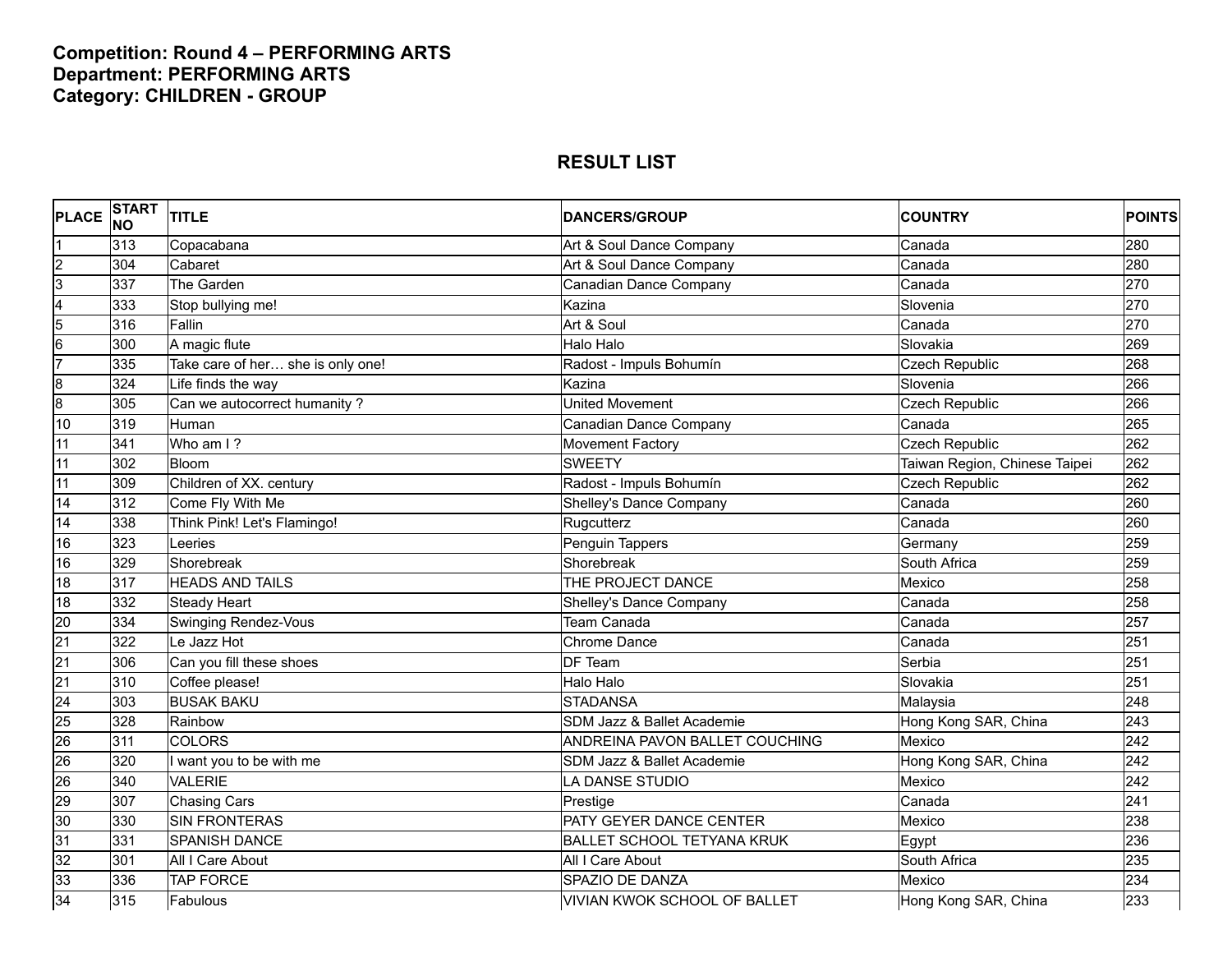| PLACE NO  | <b>START</b> | <b>ITITLE</b>         | <b>DANCERS/GROUP</b>       | <b>COUNTRY</b>                | <b>POINTS</b> |
|-----------|--------------|-----------------------|----------------------------|-------------------------------|---------------|
| 35        | 318          | <b>HEEL THE WORLD</b> | <b>TALENTOS</b>            | Mexico                        | 232           |
| 35        | 325          | <b>OLD WEST</b>       | <b>EXPRESSION</b>          | Mexico                        | 232           |
| 37        | 314          | Enraptured            | <b>SWEETY</b>              | Taiwan Region, Chinese Taipei | 230           |
| 37        | 339          | <b>Tock Tock</b>      | <b>SWEETY</b>              | Taiwan Region, Chinese Taipei | 230           |
| <b>39</b> | 326          | Paprika               | Tapdance-Laboratory        | <b>Japan</b>                  | 228           |
| 39        | 327          | <b>PIXAR</b>          | <b>ACADEMIA PAVLOVA</b>    | Mexico                        | 228           |
| 41        | 308          | <b>CHICK BEAT</b>     | EXPRESSION                 | Mexico                        | 227           |
| 42        | 321          | Kids are coming       | SDM Jazz & Ballet Academie | Hong Kong SAR, China          | 207           |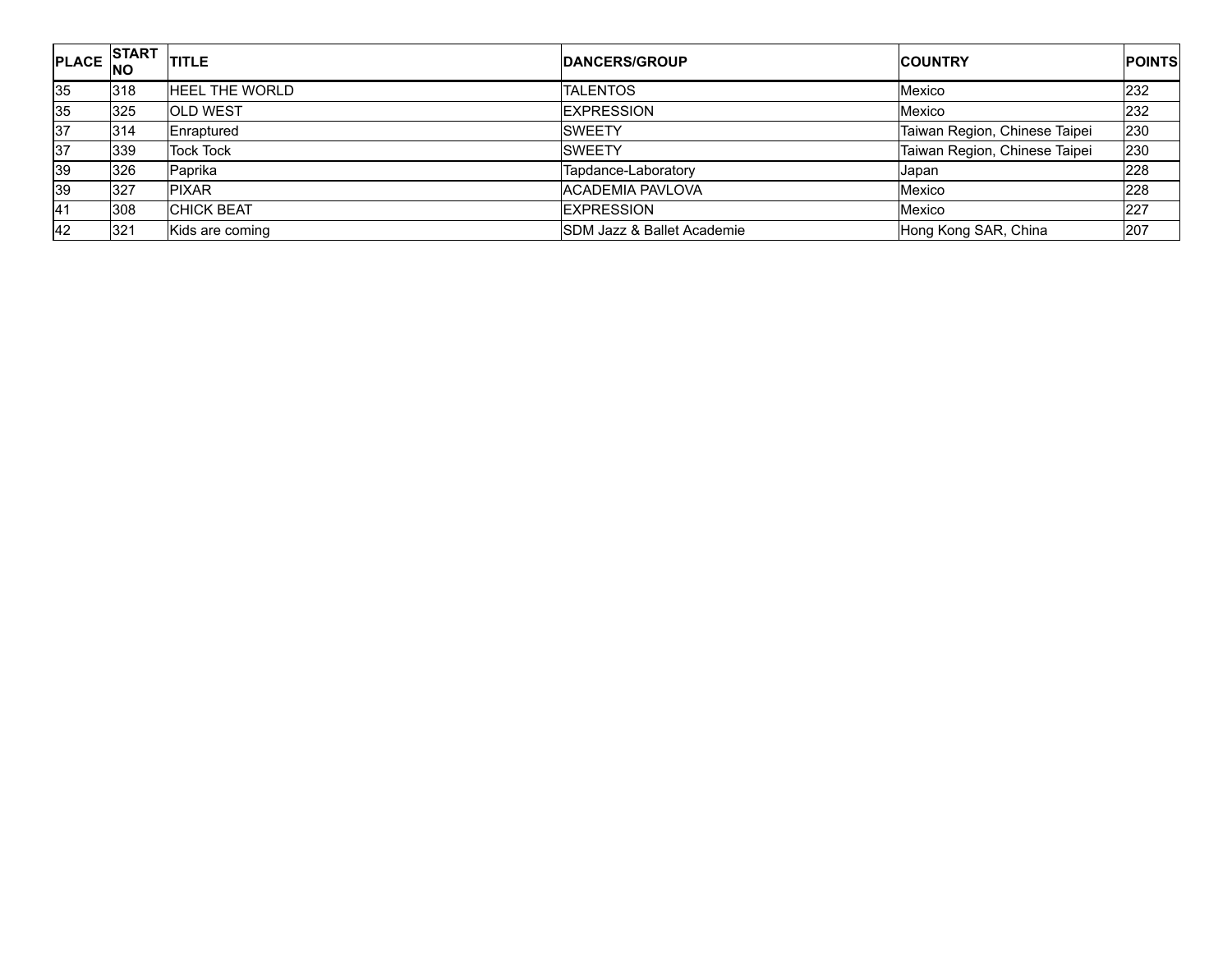## **Competition: Round 4 – PERFORMING ARTS Department: PERFORMING ARTS Category: JUNIOR - SOLO**

| <b>PLACE</b>            | <b>START</b><br><b>NO</b> | <b>TITLE</b>                       | <b>DANCERS/GROUP</b>            | <b>COUNTRY</b>        | <b>POINTS</b> |
|-------------------------|---------------------------|------------------------------------|---------------------------------|-----------------------|---------------|
|                         | 110                       | Swan                               | Masa Anic                       | Serbia                | 276           |
| $\overline{c}$          | 101                       | Save our souls                     | Lana Klemen                     | Slovenia              | 275           |
| $\overline{3}$          | 115                       | These I Send To You                | Kate Roman                      | Canada                | 274           |
| $\overline{\mathbf{4}}$ | 71                        | Doomed                             | Werneri Voitila                 | Finland               | 273           |
| 4                       | 84                        | Hi//M                              | Wai Kuen Wong                   | Hong Kong SAR, China  | 273           |
| $6\overline{6}$         | 88                        | I'm my own walkman                 | Lana Klemen                     | Slovenia              | 272           |
| $6\overline{6}$         | 114                       | The Song of Dream                  | <b>YU CHING WONG</b>            | Hong Kong SAR, China  | 272           |
| $\overline{8}$          | 64                        | Bellyache                          | <b>CLAUDIA GRANT</b>            | <b>United Kingdom</b> | 269           |
| $\overline{8}$          | 68                        | <b>Bring Him Home</b>              | Nico Daniel Prinsloo            | South Africa          | 269           |
| 10                      | 67                        | <b>Break In</b>                    | <b>Scarlett Louise Schutte</b>  | South Africa          | 268           |
| 10                      | 80                        | <b>Giselle Variation</b>           | Alyssa Scocco                   | Canada                | 268           |
| 12                      | 91                        | Look At Me Now                     | <b>KAIDEN CURRIE</b>            | <b>United States</b>  | 264           |
| 13                      | 97                        | Perfect Obsession                  | Jawaun Bester                   | South Africa          | 263           |
| 14                      | 78                        | Fur Elise - The Story Of Obsession | Alexia Munn                     | South Africa          | 262           |
| 15                      | 77                        | <b>Funky Rhythms</b>               | Lucas Thomson                   | Australia             | 261           |
| 15                      | 79                        | <b>Get Low</b>                     | Alexia Munn                     | South Africa          | 261           |
| 15                      | 102                       | Sing Sing Sing                     | Wai Kuen Wong                   | Hong Kong SAR, China  | 261           |
| 18                      | 69                        | Cry me a River                     | Lexie Egan                      | Australia             | 260           |
| 18                      | 94                        | My Chance in the Spotlight         | YUET TUNG JASMINE WONG          | Hong Kong SAR, China  | 260           |
| 18                      | 109                       | <b>Strange Fruit</b>               | Monica Tanushev                 | Canada                | 260           |
| $\overline{21}$         | 86                        | I learnt some jazz today           | <b>HARVEY SHULVER</b>           | United Kingdom        | 259           |
| $\overline{21}$         | 95                        | O'Gente                            | Alyssa Scocco                   | Canada                | 259           |
| $\overline{21}$         | 96                        | OFF mode                           | Katsiaryna Tuzhylina            | <b>Belarus</b>        | 259           |
| $\overline{24}$         | 82                        | <b>Heart of Glass</b>              | <b>BELLA BARTER</b>             | United Kingdom        | 258           |
| $\overline{24}$         | 105                       | Solitude                           | Joyce Kei                       | Hong Kong SAR, China  | 258           |
| $\overline{24}$         | 107                       | <b>Stardust</b>                    | Carlin Khu                      | Canada                | 258           |
| $\overline{27}$         | 74                        | <b>Fascinating Rhythms</b>         | Lara Green                      | Australia             | 257           |
| $\overline{27}$         | 103                       | <b>SKY FULL OF STARS</b>           | <b>ISABELLA MONROY ZAMARRON</b> | Mexico                | 257           |
| $\overline{27}$         | 111                       | <b>Tap Sonata</b>                  | Kai Taylor                      | Australia             | 257           |
| 30                      | 65                        | <b>Blackbird Adagio</b>            | Damyoon Kwon                    | South Korea           | 256           |
| 31                      | 66                        | <b>Blue Moon</b>                   | Emma Culbert                    | Canada                | 255           |
| 31                      | 99                        | <b>RISE UP</b>                     | <b>ISABELLA PORTILLA NAVA</b>   | Mexico                | 255           |
| 31                      | 113                       | The Rickshaw Puller                | Wai Kuen Wong                   | Hong Kong SAR, China  | 255           |
| 34                      | 72                        | Esmerelda                          | Jawaun Bester                   | South Africa          | 254           |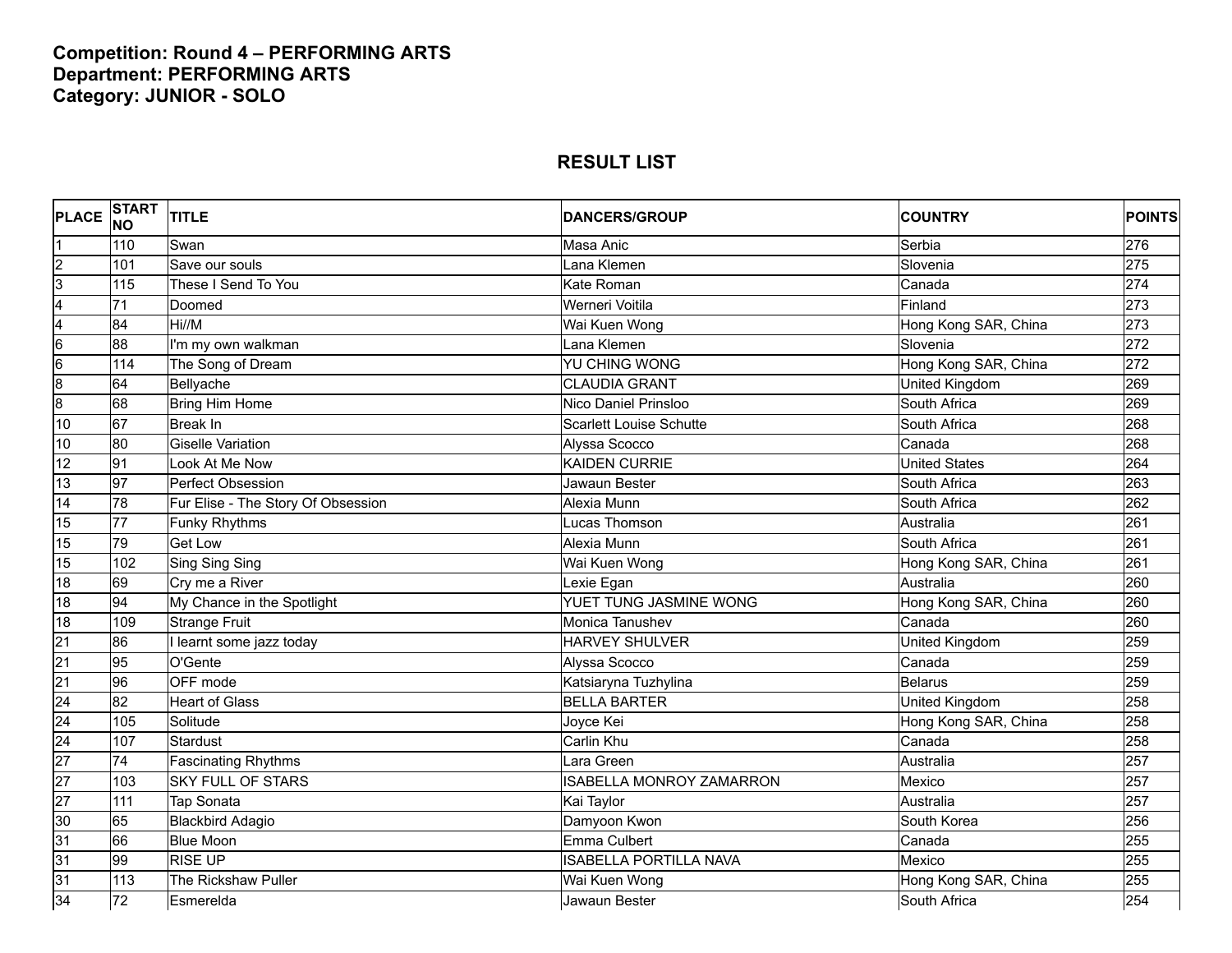| <b>PLACE</b> | <b>START</b><br><b>INO</b> | <b>TITLE</b>           | <b>DANCERS/GROUP</b>          | <b>COUNTRY</b>       | <b>POINTS</b> |
|--------------|----------------------------|------------------------|-------------------------------|----------------------|---------------|
| 35           | 81                         | Go with the flow       | YU CHING WONG                 | Hong Kong SAR, China | 253           |
| 35           | 90                         | Je Suis Malade         | Jawaun Bester                 | South Africa         | 253           |
| 37           | 106                        | solo                   | Zofia Rzepnikowska            | Poland               | 252           |
| 37           | 108                        | Stompin at the Savoy   | <b>Oliver Pearce</b>          | Australia            | 252           |
| 39           | 73                         | <b>EVOLUTION</b>       | ALYSSA AMEZCUA JUSTINIANI     | Mexico               | 251           |
| 39           | 100                        | Satisfied              | Ellie Chang                   | <b>United States</b> | 251           |
| 39           | 119                        | <b>Time After Time</b> | <b>Michelle Wilson</b>        | <b>United States</b> | 251           |
| 42           | 75                         | <b>FEELING GOOD</b>    | SOFIA RODRIGUEZ MIER Y TERAN  | Mexico               | 249           |
| 42           | 112                        | The Gospel             | Luke Scrase                   | South Africa         | 249           |
| 44           | 98                         | Reflection of heart    | Wai Kuen Wong                 | Hong Kong SAR, China | 248           |
| 45           | 83                         | Hey - Wha'd you say?   | Georgia Dollas                | Australia            | 246           |
| 45           | 92                         | Man in the mirror      | Shania Nugara                 | Australia            | 246           |
| 47           | 104                        | Smile                  | Elsje Styger                  | South Africa         | 245           |
| 47           | 116                        | THIS BEAUTIFUL LIFE    | NORAH PAULINA SUAREZ GARCIA   | Mexico               | 245           |
| 49           | 76                         | <b>FIRE ON FIRE</b>    | <b>ADRIANA CORONA REAL</b>    | Mexico               | 244           |
| 49           | 117                        | Tie one on             | Emmie Tranter                 | Australia            | 244           |
| 51           | 87                         | <b>I LIVED</b>         | <b>VALERIA RAMOS MELENDEZ</b> | Mexico               | 243           |
| 51           | 89                         | Ireland                | Yu jin Han                    | South Korea          | 243           |
| 53           | 85                         | <b>Hollows</b>         | Emma Murdocca                 | Canada               | 241           |
| 54           | 62                         | <b>ALL THAT JAZZ</b>   | ALYSSA AMEZCUA JUSTINIANI     | Mexico               | 239           |
| 55           | 120                        | Visualisation          | Ana Cordeiro                  | South Africa         | 238           |
| 56           | 61                         |                        | <b>AURORA DRAGO</b>           | Italy                | 237           |
| 57           | 93                         | <b>MARQUEZ</b>         | ALYSSA AMEZCUA JUSTINIANI     | Mexico               | 236           |
| 58           | 118                        | <b>TIME</b>            | ALESSANDRA AMADOR LICEA       | Mexico               | 233           |
| 59           | 70                         | Doctor Jazz            | Shanae Icovski                | Australia            | 231           |
| 60           | 63                         | Be Sure it's True      | Shanae Icovski                | Australia            | 230           |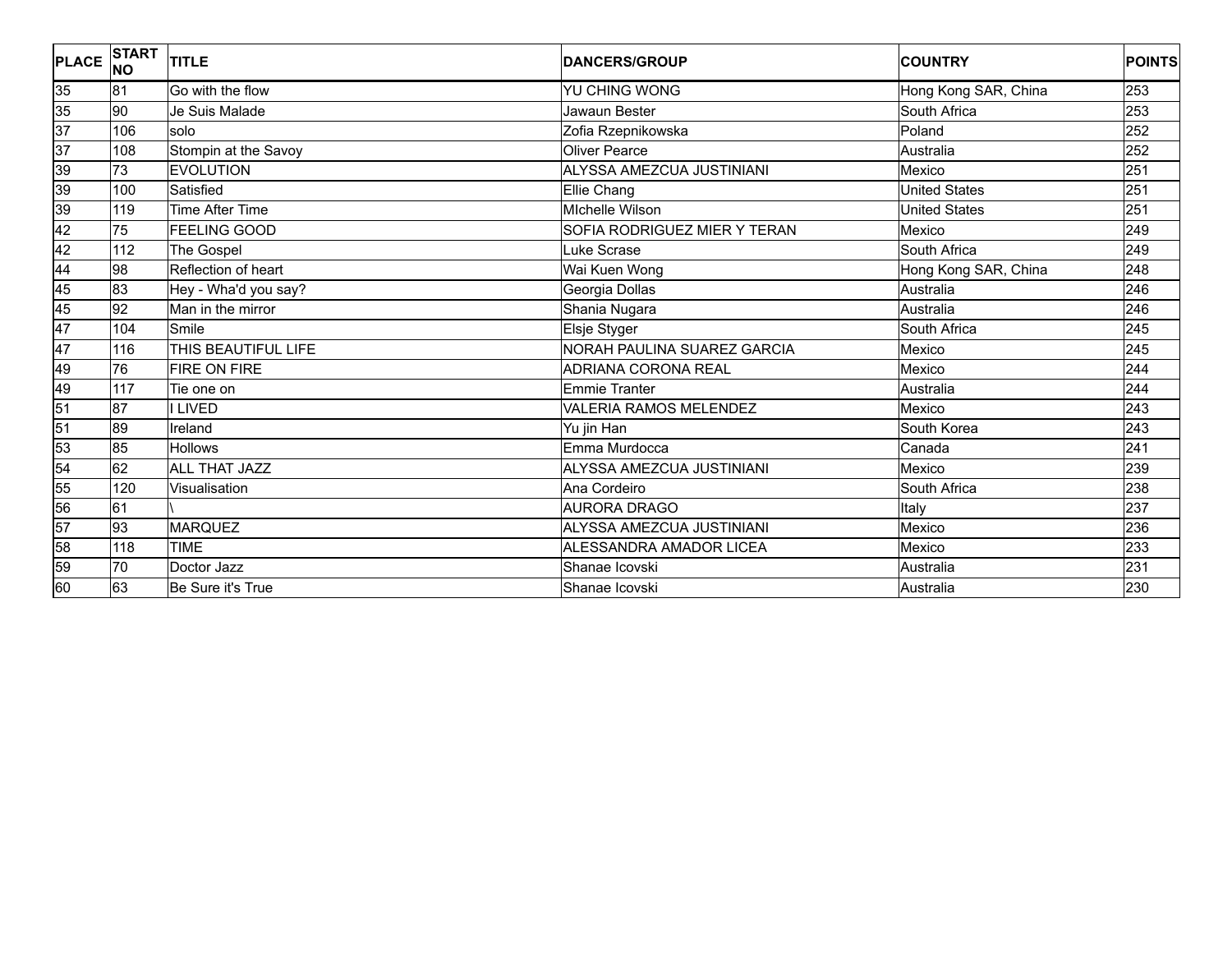## **Competition: Round 4 – PERFORMING ARTS Department: PERFORMING ARTS Category: JUNIOR - DUO**

| <b>PLACE</b>            | <b>START</b><br><b>NO</b> | <b>TITLE</b>           | <b>DANCERS/GROUP</b>                                              | <b>COUNTRY</b>                | POINTS |
|-------------------------|---------------------------|------------------------|-------------------------------------------------------------------|-------------------------------|--------|
|                         | 232                       | Gemini                 | Ivona Katušin, Zara Žlajpah                                       | Slovenia                      | 271    |
| $\overline{c}$          | 234                       | He is mine!            | Katarina Balazova, Ema Puskarova                                  | Slovakia                      | 271    |
| $\overline{3}$          | 241                       | Praesidium             | Emma Leach, Daisy Leach                                           | Canada                        | 268    |
| $\overline{\mathbf{4}}$ | 248                       | <b>She Lies</b>        | Victoriana Belperio, Alyssa Scocco                                | Canada                        | 268    |
| $\overline{5}$          | 226                       | <b>Diamonds</b>        | Ana Lina Telič, Eva Gantar                                        | Slovenia                      | 268    |
| 6                       | 225                       | <b>CLOSER</b>          | ISABELLA MONROY ZAMARRON, ISABELLA<br>PORTILLA NAVA               | Mexico                        | 266    |
| $6\overline{6}$         | 257                       | Two Of A Kind          | Jawaun Bester, Elsje Styger                                       | South Africa                  | 266    |
| $6\overline{6}$         | 260                       | We are part of it      | Sophia Staskova, Kristina Magalova                                | Slovakia                      | 266    |
| 9                       | 230                       | <b>FEELING GOOD</b>    | ALYSSA AMEZCUA JUSTINIANI, SOFIA<br><b>RODRIGUEZ MIER Y TERAN</b> | Mexico                        | 265    |
| 10                      | 217                       | #(un)happy             | Masa Machatsova, Adriana Vozáryova                                | Slovakia                      | 262    |
| 11                      | 245                       | Scherzo                | Madisyn Bernier, Rory Stults                                      | <b>United States</b>          | 261    |
| 12                      | 254                       | The Layover            | Abigail Rubin, Jillian Petruccelli                                | <b>United States</b>          | 260    |
| 13                      | 223                       | Butterfly dance flower | TZU-CHIAO HSU,, TZU-LIANG HSU,                                    | Taiwan Region, Chinese Taipei | 259    |
| 13                      | 233                       | <b>HALF A MAN</b>      | ANA SOFIA GARZA KENDEL, Ana Carolina<br>ZAMARRIPA AGUIRRE         | Mexico                        | 259    |
| 15                      | 229                       | Fabulous               | Emmie Tranter, Remy Holstein                                      | Australia                     | 256    |
| 15                      | 235                       | Hideway                | Natasa Okrucka, Natalia Holla                                     | Slovakia                      | 256    |
| 15                      | 237                       | <b>IT</b>              | Alesia Shkredova, Varvara Paradzina                               | <b>Belarus</b>                | 256    |
| 18                      | 218                       | A Million Dreams       | KITTY STEER, MACKENZIE ALEXANDER                                  | <b>United Kingdom</b>         | 255    |
| 18                      | 236                       | Hold My Hand           | Bryce Gowdy, Olivia Elmhurst                                      | Canada                        | 255    |
| 20                      | 243                       | Rescue                 | Sydney Slauko, Claire Weisgerber                                  | Canada                        | 254    |
| $\overline{21}$         | 231                       | Feeling Good           | Eleni Kruger, Kelly Patterson                                     | South Africa                  | 252    |
| 22                      | 240                       | PLAY IT AGAIN          | DANNA MEZA VELASCO, MARCELA O'HENRY<br><b>RAMIREZ</b>             | Mexico                        | 250    |
| 23                      | 251                       | Spirit of Joy          | Yui Hei, Belle Wu, Yan Lok, Bernice Cheng                         | Hong Kong SAR, China          | 249    |
| 23                      | 252                       | Stoptime Rag           | Grace Grenke, Emily Butosi                                        | Canada                        | 249    |
| 25                      | 219                       | <b>Big Time</b>        | Lia Končan, Sara Vogrin                                           | Slovenia                      | 247    |
| 25                      | 242                       | Relationship           | TZU-CHIAO HSU,, TZU-LIANG HSU,                                    | Taiwan Region, Chinese Taipei | 247    |
| 27                      | 220                       | <b>BLACK AND WHITE</b> | SOFIA HELGUERA AGUIÑAGA, MARIANA RUIZ<br><b>BARRIENTOS</b>        | Mexico                        | 246    |
| 27                      | 256                       | TIME OF OUR LIVES      | SAMANTHA BARTHENEUF CANEDO, NATALIA<br><b>BECERRA ALATORRE</b>    | Mexico                        | 246    |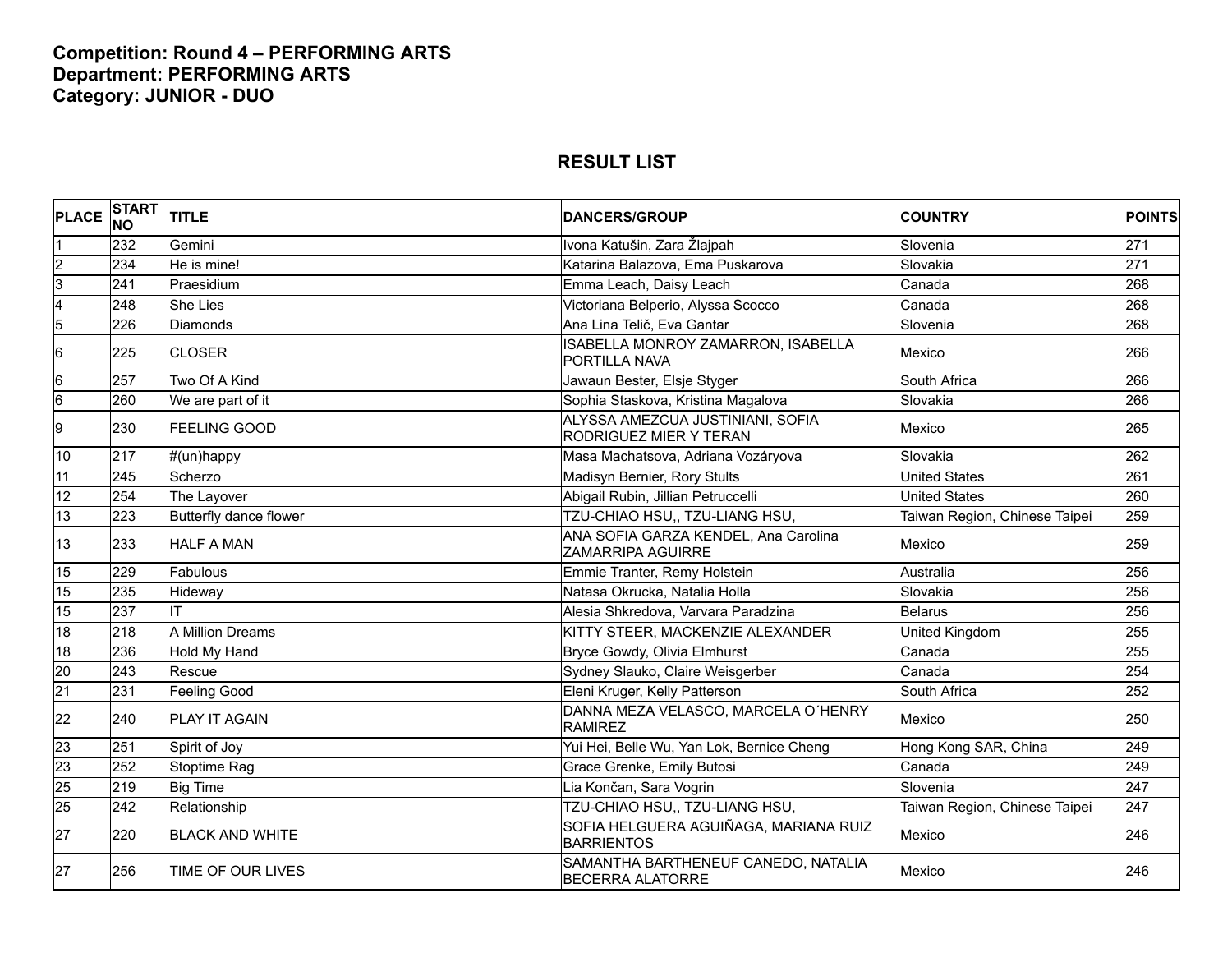| <b>PLACE</b> | <b>START</b><br><b>INO</b> | <b>TITLE</b>               | <b>DANCERS/GROUP</b>                                         | <b>ICOUNTRY</b>               | <b>POINTS</b> |
|--------------|----------------------------|----------------------------|--------------------------------------------------------------|-------------------------------|---------------|
| 27           | 258                        | <b>UNSUNIC</b>             | JEAN CHRISTZABETH YUSEVENDER, LEO<br><b>JERICHO MAHILUM</b>  | Malaysia                      | 246           |
| 30           | 221                        | <b>Blank Page</b>          | Emma Dittrichová, Emily Petruk                               | <b>Czech Republic</b>         | 244           |
| 30           | 222                        | <b>Broken Arrows</b>       | Allie Krauss, Kathleen Pogacar                               | Canada                        | 244           |
| 32           | 228                        | Don Quixote                | LOK YI LAU, Clarice Lai                                      | Hong Kong SAR, China          | 243           |
| 33           | 247                        | SELENDANG COCOS            | ENRIQUE GEORGE, HARVELYN CELESTE HENRY Malaysia              |                               | 241           |
| 34           | 244                        | <b>RUMANDAWI</b>           | <b>IRDANI BIN RAHMAN, EZRA JANURI</b>                        | Malaysia                      | 240           |
| 34           | 246                        | <b>SEKAFI RAUNG</b>        | RACHEL JAMILUS, BEATRICE CYNTHIA JALIUS                      | Malaysia                      | 240           |
| 36           | 224                        | Cellopa                    | Daniela Syslak, Rowan Syslak                                 | Canada                        | 239           |
| 37           | 227                        | Divided                    | Fakhirah Zabhit Yulriawan Fakhirah, Dzakiah Apypah<br>Ghanie | Indonesia                     | 237           |
| 38           | 250                        | South Of The Border        | Ana Cordeiro, Luke Scrase                                    | South Africa                  | 236           |
| 39           | 253                        | Swans                      | Hannah Simm, Chloe Delaat                                    | Australia                     | 232           |
| 40           | 255                        | The Ocean and Pearls (Duo) | Yu-Chin Chu,, Tzu-Yu Yeh,                                    | Taiwan Region, Chinese Taipei | 229           |
| 41           | 239                        | <b>OUR DAY</b>             | VICTORIA VALENCIA MEDRANO, ARMANDO<br>FLORES RODRIGUEZ       | Mexico                        | 228           |
| 42           | 249                        | Siblings In Mourning       | Jacquelyn Baillie, Colton Evans Ristau                       | Canada                        | 224           |
| 43           | 238                        | MAJAS                      | NATASHA EROSA, PAULA MARTINEZ                                | Mexico                        | 212           |
| 44           | 259                        | <b>VARIATION OF PEARLS</b> | NAZLY ELBOLAKY, NOYA IBRAHIM                                 | Egypt                         | 208           |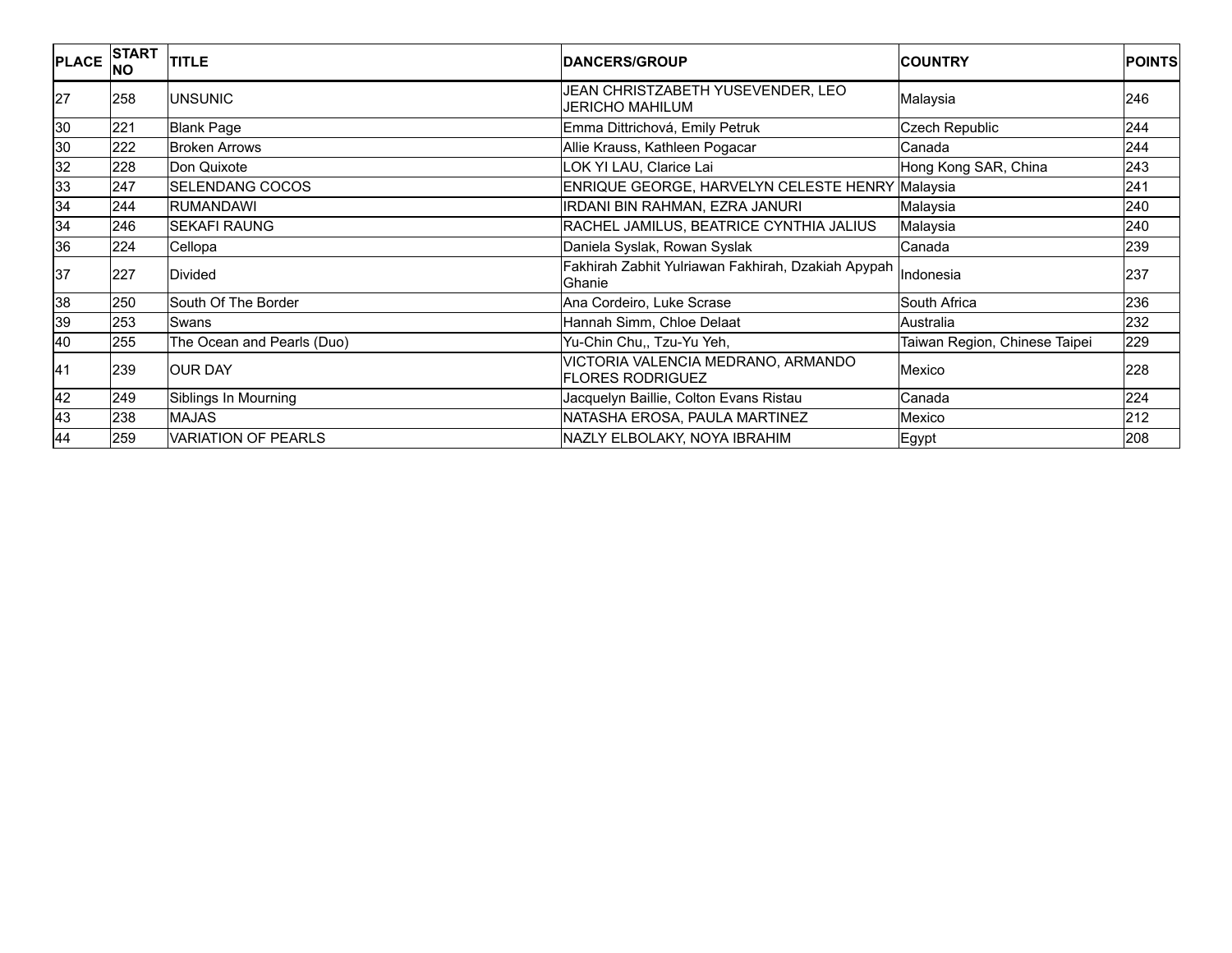## **Competition: Round 4 – PERFORMING ARTS Department: PERFORMING ARTS Category: JUNIOR - GROUP**

| <b>PLACE</b>            | <b>START</b><br><b>NO</b> | <b>TITLE</b>                              | <b>DANCERS/GROUP</b>            | <b>COUNTRY</b>        | <b>POINTS</b> |
|-------------------------|---------------------------|-------------------------------------------|---------------------------------|-----------------------|---------------|
|                         | 377                       | The last whale's song                     | Kazina                          | Slovenia              | 279           |
| $\overline{c}$          | 347                       | Black & Gold                              | Art & Soul                      | Canada                | 276           |
| 3                       | 380                       | Waving Through A Window                   | <b>Tap Attack</b>               | United Kingdom        | 275           |
| $\overline{\mathbf{4}}$ | 349                       | Childhood is over, you need to go further | Radost - Impuls Bohumín         | <b>Czech Republic</b> | 273           |
| $\overline{5}$          | 346                       | <b>Behind These Walls</b>                 | Art & Soul                      | Canada                | 270           |
| 5                       | 354                       | Fata morgana                              | Radost - Impuls Bohumín         | <b>Czech Republic</b> | 270           |
| 7                       | 374                       | Sucker                                    | <b>Tap Attack</b>               | United Kingdom        | 269           |
| $\overline{8}$          | 364                       | Mad Max                                   | Dancefina Academy               | Finland               | 265           |
| 9                       | 362                       | Le Chapeau                                | Rugcutterz                      | Canada                | 262           |
| 9                       | 376                       | The Colors That Make Life Beautiful       | Halo Halo                       | Slovakia              | 262           |
| 11                      | 367                       | Pavlov's Dogs                             | Prestige                        | Canada                | 260           |
| 12                      | 353                       | <b>Escape Within</b>                      | Shelley Tookey School of Dance  | Canada                | 259           |
| 13                      | 366                       | <b>MR. PINSTRIPE SUIT</b>                 | A DANSE STUDIO                  | Mexico                | 258           |
| 14                      | 356                       | <b>Haunted Orchestra</b>                  | Rugcutterz Danz Artz            | Canada                | 257           |
| 14                      | 378                       | Thunderstruck                             | Thunderstruck                   | United States         | 257           |
| 16                      | 345                       | <b>AMEKSA</b>                             | LA DANSE STUDIO                 | Mexico                | 256           |
| 17                      | 351                       | <b>DIVE IN WATER</b>                      | CARLA EUGENIA ESCUELA DE DANZA  | Mexico                | 255           |
| 17                      | 381                       | Who am I?                                 | <b>Hibiscus Dance Company</b>   | Hong Kong SAR, China  | 255           |
| 19                      | 348                       | Candyman                                  | SDM Jazz & Ballet Academie      | Hong Kong SAR, China  | 253           |
| 19                      | 352                       | Don't think                               | Lollipops By RDS                | Slovakia              | 253           |
| 19                      | 357                       | If You Ever                               | DanzArts Toronto                | Canada                | 253           |
| $\overline{22}$         | 350                       | <b>CRUSH ON YOU</b>                       | PATY GEYER DANCE CENTER         | Mexico                | 252           |
| 23                      | 355                       | <b>GIANT</b>                              | PATY GEYER DANCE CENTER         | Mexico                | 251           |
| 23                      | 373                       | <b>Stop Time Fantasy</b>                  | <b>Stop Time Fantasy</b>        | <b>United States</b>  | 251           |
| 25                      | 358                       | Je Ne Regrette Rien                       | Team Canada                     | Canada                | 248           |
| 26                      | 343                       | A Million Dreams                          | Christine Liao School of Ballet | Hong Kong SAR, China  | 247           |
| 26                      | 368                       | PUNTO DE PARTIDA                          | <b>ISAE</b>                     | Mexico                | 247           |
| $\overline{28}$         | 359                       | <b>LAND OF ALL</b>                        | LA DANSE STUDIO                 | Mexico                | 246           |
| 29                      | 360                       | <b>LAYANG KAYANGAN</b>                    | <b>MASYHUR ZAFFA</b>            | Malaysia              | 244           |
| 29                      | 363                       | Life                                      | SDM Jazz & Ballet Academie      | Hong Kong SAR, China  | 244           |
| 29                      | 379                       | <b>VIVA LA VIDA</b>                       | PATY GEYER DANCE CENTER         | Mexico                | 244           |
| 32                      | 344                       | Affinity                                  | Affinity                        | Sweden                | 242           |
| 32                      | 369                       | <b>RUAI</b>                               | SMK CHINTA MATA ( GROUP B )     | Malaysia              | 242           |
| 34                      | 372                       | SOME ONE YOU LOVED                        | THE PROJECT DANCE               | Mexico                | 240           |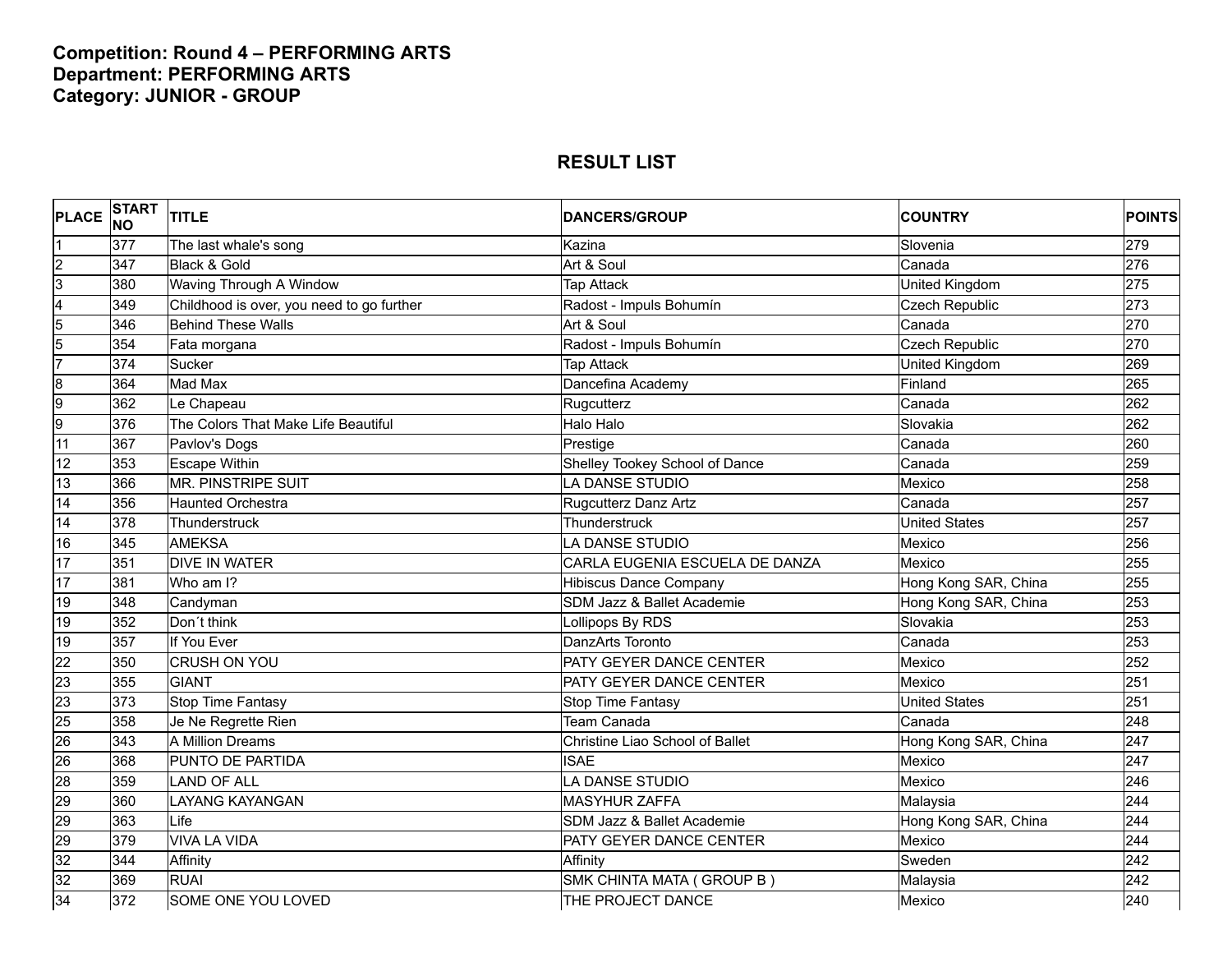| <sup>"PLACE</sup> NO | <b>ISTART</b> | <b>ITITLE</b>            | <b>IDANCERS/GROUP</b>                    | <b>COUNTRY</b>       | <b>IPOINTS</b> |
|----------------------|---------------|--------------------------|------------------------------------------|----------------------|----------------|
| 35                   | 342           | 222                      | Nanjing Kaka Dancing School              | Hong Kong SAR, China | 239            |
| 35                   | <b>375</b>    | Table for 7              | De DansElle                              | Finland              | 239            |
| 37                   | 365           | <b>MONOLUK</b>           | <b>ISMK CHINTA MATA ( GROUP A )</b>      | Malaysia             | 237            |
| 38                   | l371          | <b>ISINDUAN SINANGOD</b> | <b>IGENTARI SM LOK YUK KOTA KINABALU</b> | Malaysia             | 236            |
| 39                   | 370           | <b>ISALT</b>             | T-STAGE                                  | Mexico               | 235            |
| 40                   | 361           | <b>ILAYARAMA DANCE</b>   | IMASYHUR ASTANA                          | Malaysia             | 234            |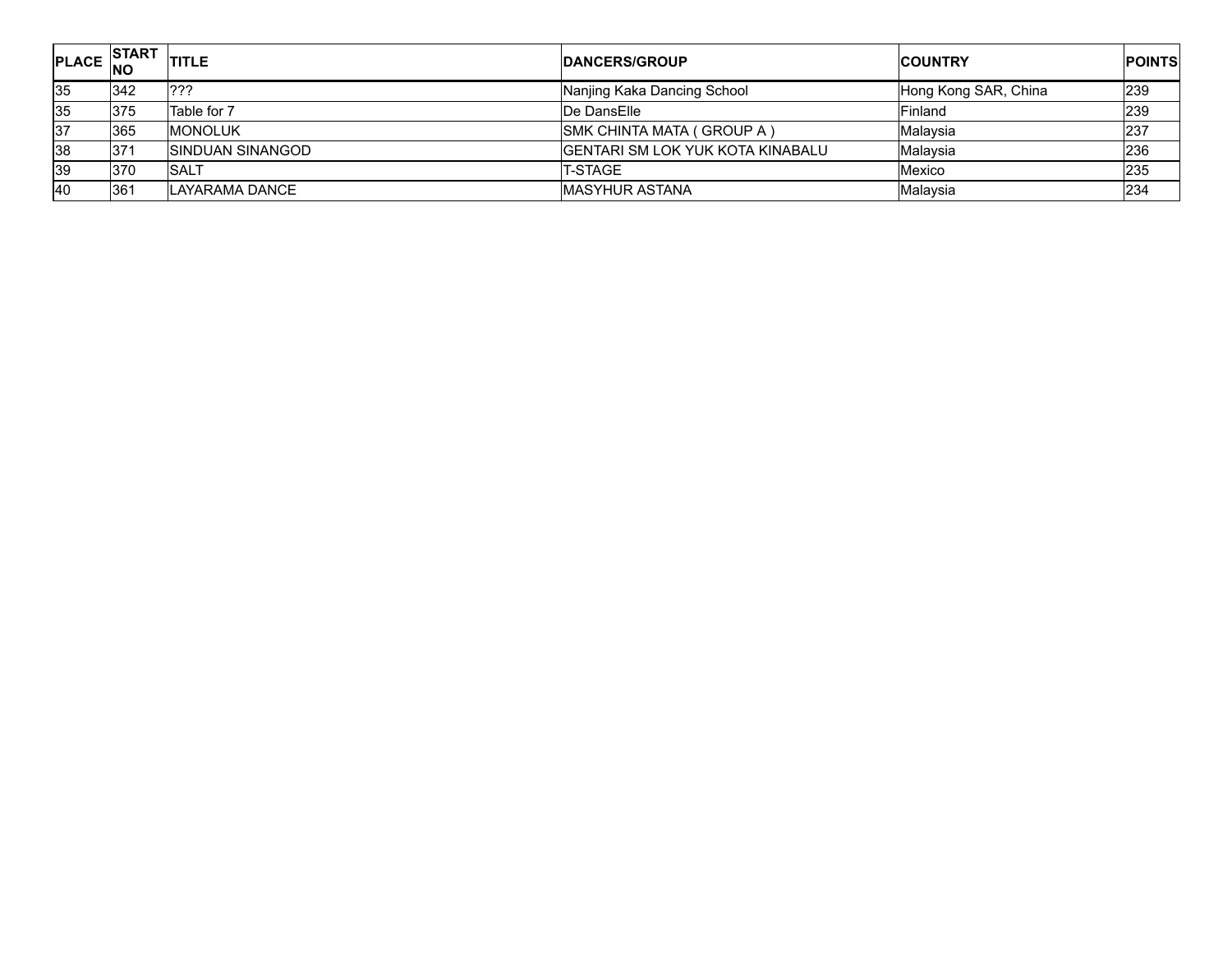## **Competition: Round 4 – PERFORMING ARTS Department: PERFORMING ARTS Category: ADULTS - SOLO**

| <b>PLACE</b>    | <b>START</b><br><b>INO</b> | <b>TITLE</b>               | <b>DANCERS/GROUP</b>     | <b>COUNTRY</b>        | <b>POINTS</b> |
|-----------------|----------------------------|----------------------------|--------------------------|-----------------------|---------------|
|                 | 146                        | Did It                     | Denise Goping            | Canada                | 280           |
| $\overline{c}$  | 170                        | The Rising Sunset          | Selina Jappee            | Norway                | 278           |
| 3               | 175                        | Weight of Light            | <b>Emily Roman</b>       | Canada                | 273           |
| 4               | 133                        | Confessions                | Payton Rix               | Canada                | 272           |
| 4               | 145                        | I am a flower              | Elen Šnoblová            | <b>Czech Republic</b> | 272           |
| 6               | 155                        | longing                    | Yoo Jin Lee              | South Korea           | 271           |
| 6               | 172                        | Uma                        | Herman Hølmo Keim        | Norway                | 271           |
| 6               | 180                        | <b>Without You</b>         | <b>Matthew Mancuso</b>   | <b>United States</b>  | 271           |
| 9               | 129                        | Can't Buy Me Love          | <b>COLIN NISKA</b>       | <b>United States</b>  | 269           |
| 9               | 135                        | Do Whatever You Wanna Do   | Mika Einmal              | Germany               | 269           |
| 9               | 178                        | White, her memory          | Seo young Park           | South Korea           | 269           |
| 12              | 130                        | Car Radio                  | <b>Michael Glenney</b>   | Canada                | 268           |
| 12              | 166                        | <b>Shrine Tooth</b>        | <b>Matthew Mancuso</b>   | <b>United States</b>  | 268           |
| 14              | 160                        | <b>Mount Everest</b>       | Ben Nguyen               | Norway                | 267           |
| 14              | 161                        | <b>Musical Doodles</b>     | Coralle Robynne Versfeld | South Africa          | 267           |
| 14              | 169                        | The Girl Is?               | Mietta White             | Australia             | 267           |
| 17              | 157                        | Man in the mirror          | Hyunseok Yang            | South Korea           | 265           |
| $\overline{18}$ | 158                        | <b>Mein Heirr</b>          | <b>Chenille Brown</b>    | Gibraltar             | 264           |
| 18              | 177                        | When you're Smiling        | Jack Coyne               | Australia             | 264           |
| $\overline{20}$ | 128                        | <b>Boat</b>                | Jaden Yoo                | Canada                | 263           |
| $\overline{21}$ | 137                        | Doors                      | Anastasiia Anikieieva    | Ukraine               | 259           |
| 22              | 168                        | <b>Stone Cold</b>          | <b>Rylee Orrock</b>      | Australia             | 258           |
| 23              | 147                        | I Need You                 | Mitsuki Ozaki            | Japan                 | 257           |
| 23              | 153                        | LE CORSAIRE                | PAULINA HERRERA BARRERA  | Mexico                | 257           |
| 23              | 156                        | Loosing You                | Chantelle Ferreira       | South Africa          | 257           |
| 26              | 127                        | Bezdieniezhnykh Igor       | Igor Bezdieniezhnykh     | <b>Czech Republic</b> | 255           |
| 27              | 163                        | Queen of dryads-Donquixote | Chaehyeon Kang           | South Korea           | 254           |
| $\overline{27}$ | 176                        | When She's Gone            | Coralle Robynne Versfeld | South Africa          | 254           |
| 29              | 150                        | I've Got Rhythm            | <b>Alexis Lorette</b>    | Canada                | 253           |
| 30              | 124                        | Beating the Blues          | Kaylah Icovski           | Australia             | 252           |
| 30              | 141                        | Get It Right               | Wing Shan Goretti Leung  | Hong Kong SAR, China  | 252           |
| 30              | 167                        | <b>Spring Fairy</b>        | Wing Shan Goretti Leung  | Hong Kong SAR, China  | 252           |
| 30              | 173                        | <b>Uptown Funk</b>         | Mikayla Szostek          | <b>United States</b>  | 252           |
| 34              | 148                        | I want to be               | Wing Shan Goretti Leung  | Hong Kong SAR, China  | 251           |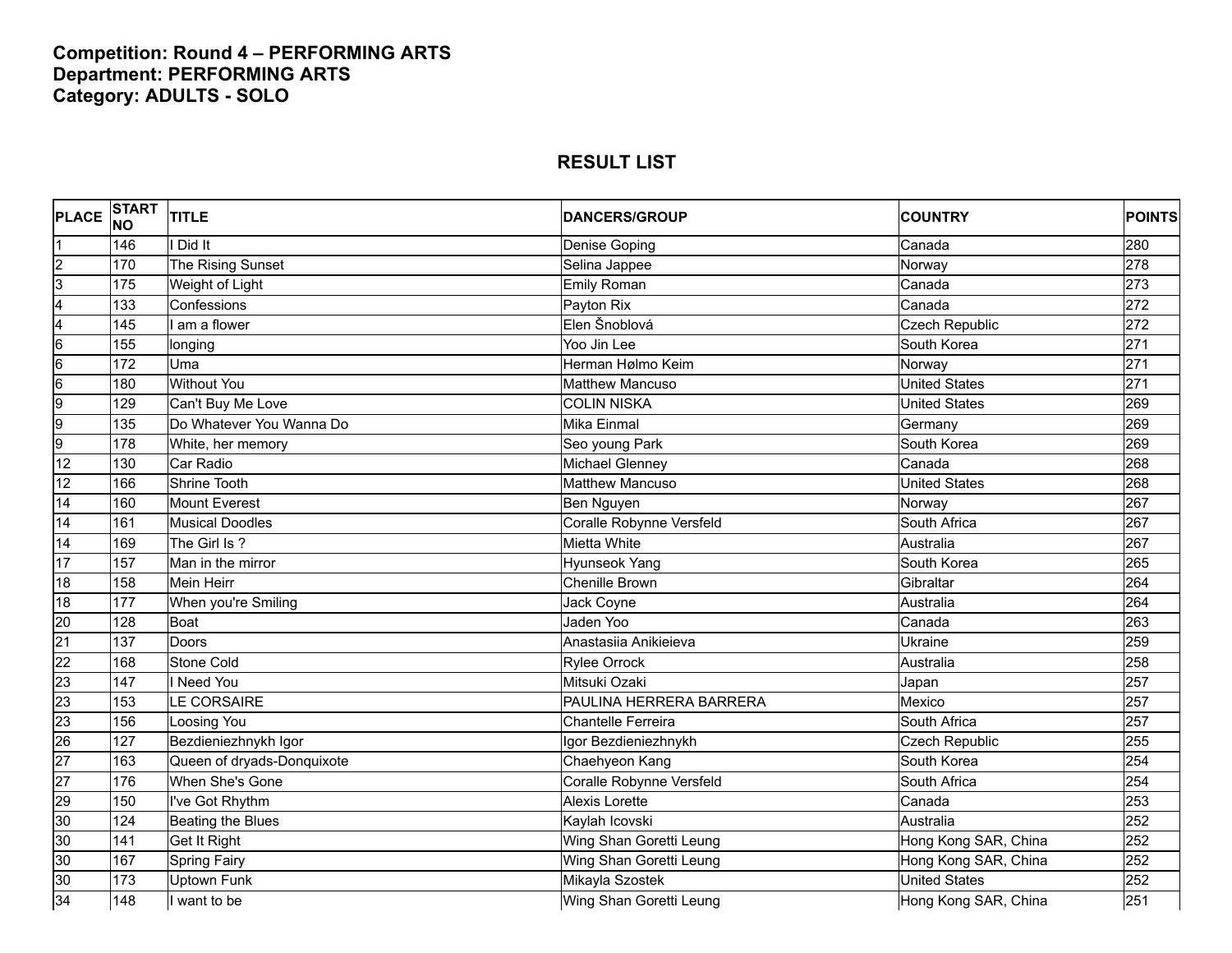| <b>PLACE</b>    | <b>START</b><br><b>NO</b> | <b>TITLE</b>                 | <b>DANCERS/GROUP</b>                 | <b>COUNTRY</b> | <b>POINTS</b> |
|-----------------|---------------------------|------------------------------|--------------------------------------|----------------|---------------|
| 35              | 149                       | I Whis Little Me Could See   | <b>Tiril Aslaksen</b>                | Norway         | 250           |
| 36              | 143                       | Got to be real               | Olivia Nugara                        | Australia      | 249           |
| 36              | 159                       | <b>MEMORIES</b>              | <b>HIRAM MEZA LANDAVERDE</b>         | Mexico         | 249           |
| 38              | 121                       |                              | ANGELA PIOTTO                        | Italy          | 248           |
| 38              | 131                       | Cherry                       | Madison Vaughn Versfeld              | South Africa   | 248           |
| 38              | 144                       | Half A Man                   | Christiaan Brandt                    | South Africa   | 248           |
| $\overline{41}$ | 125                       | Before You Go                | Madeline Scrase                      | South Africa   | 247           |
| $\overline{42}$ | 136                       | Don't Be Fooled              | Kaylah Icovski                       | Australia      | 245           |
| 43              | 123                       | Babooshka                    | Murphie Latham                       | Australia      | 244           |
| 43              | 152                       | <b>LAY DOWN</b>              | LEONOR JOHANSEN CERVERA              | Mexico         | 244           |
| 45              | 138                       | <b>DUO ETNIK</b>             | NUR ASILAH ADIBAH BINTI ABDUL RASHID | Malaysia       | 243           |
| 46              | 126                       | <b>Bellyvia Folklore</b>     | Yumin Hong                           | South Korea    | 242           |
| 47              | 122                       | A Little Bit Of Something    | Sarah van der Spuy                   | South Africa   | 241           |
| 47              | 164                       | Read all about it            | Maeve Smith                          | Australia      | 241           |
| 49              | 165                       | <b>SEVEN STEPS TO HEAVEN</b> | <b>SARA SALAZAR VEGA</b>             | Mexico         | 238           |
| 50              | 174                       | Vogue                        | <b>Rylee Orrock</b>                  | Australia      | 235           |
| 51              | 162                       | Nessum Dorma                 | Christiaan Brandt                    | South Africa   | 234           |
| 52              | 132                       | <b>COME ON AND GET IT</b>    | <b>SARA CHAVEZ CARRILLO</b>          | Mexico         | 233           |
| 53              | 179                       | <b>WILD THINGS</b>           | FERNANDA LUNA GIACOMAN               | Mexico         | 232           |
| 54              | 140                       | <b>FUR ELISE</b>             | <b>SARA CHAVEZ CARRILLO</b>          | Mexico         | 228           |
| 55              | 134                       | <b>DECISIONES</b>            | <b>XIMENA RAYAS</b>                  | Mexico         | 227           |
| 55              | 171                       | TODO VA A ESTAR BIEN         | <b>KARLA PALMA</b>                   | Mexico         | 227           |
| 57              | 139                       | Easy                         | Simone Klaasen                       | South Africa   | 226           |
| 57              | 142                       | <b>GIVE ME ALL YOUR LOVE</b> | <b>EONOR JOHANSEN CERVERA</b>        | Mexico         | 226           |
| 59              | 151                       | Instruction                  | Maeve Smith                          | Australia      | 222           |
| 60              | 154                       | Like I Should                | Taylor-Lee Vincent Versfeld          | South Africa   | 217           |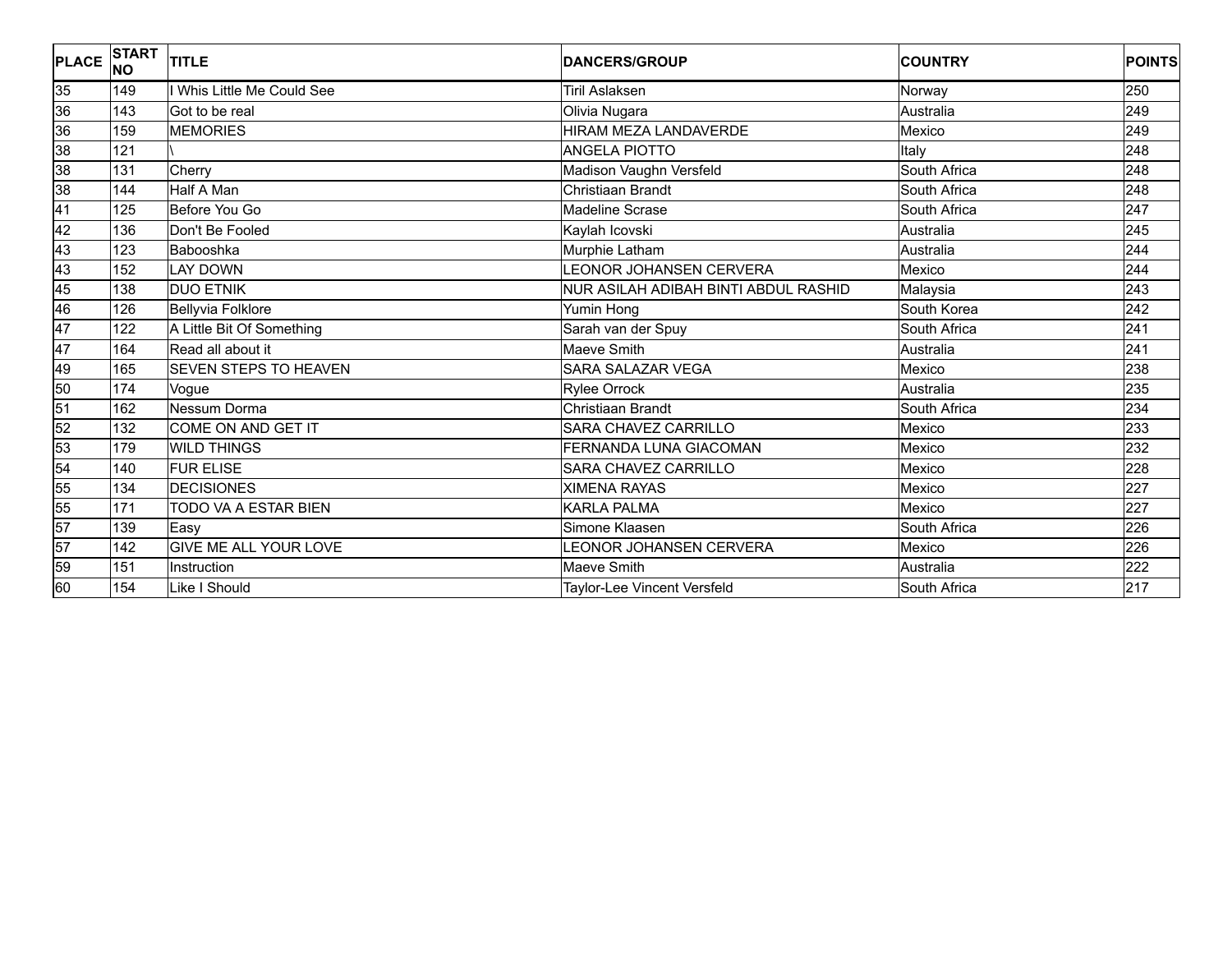## **Competition: Round 4 – PERFORMING ARTS Department: PERFORMING ARTS Category: ADULTS - DUO**

| <b>PLACE</b>    | <b>START</b><br><b>NO</b> | <b>TITLE</b>                          | <b>IDANCERS/GROUP</b>                                          | <b>COUNTRY</b>        | <b>POINTS</b> |
|-----------------|---------------------------|---------------------------------------|----------------------------------------------------------------|-----------------------|---------------|
|                 | 268                       | Beating Something More Than A Disease | Herman Hølmo Keim, Selina Jappee                               | Norway                | 281           |
| $\overline{2}$  | 294                       | What Happens To The Heart?            | Herman Hølmo Keim, Selina Jappee                               | Norway                | 281           |
| $\overline{3}$  | 298                       | You Are In My Head                    | Herman Hølmo Keim, Selina Jappee                               | Norway                | 279           |
| 4               | 277                       | <b>Curiosity kills</b>                | Alex Istenič, Maja Železnikar                                  | Slovenia              | 274           |
| $\overline{5}$  | 299                       | You're the reason                     | Aaliyah Matis, Mika Einmal                                     | Germany               | 272           |
| $6\overline{6}$ | 288                       | Rise & Fall                           | Emily Roman, Isiah Hall                                        | Canada                | 272           |
| $6\overline{6}$ | 289                       | Silence                               | Andreas Schmidt, Kristina Krieger                              | Germany               | 272           |
| $\overline{8}$  | 276                       | Creep                                 | Yasmina Granic, Aidan Reelis                                   | Canada                | 271           |
| 9               | 291                       | The Notebook                          | Dylan Castillo, Emily DePrisco                                 | Canada                | 270           |
| 10              | 295                       | What I Like About You                 | CIERA BUONOPANE, KAIDEN CURRIE                                 | <b>United States</b>  | 266           |
| 10              | 297                       | Wicked games                          | Masa Anic, Dusan Bajcestic                                     | Serbia                | 266           |
| 12              | 274                       | Can I Be Him                          | Jack Dugdale, Brianne Viznaugh                                 | Canada                | 263           |
| 13              | 265                       | At the Bus Stop                       | Murphie Latham, Rylee Orrock                                   | Australia             | 261           |
| 13              | 273                       | <b>Breezeblocks</b>                   | Mats Nixon, Christian Chopp                                    | Canada                | 261           |
| 15              | 262                       | <b>All That Remains</b>               | Cydney Jackson, Joshua Mbaso                                   | Canada                | 260           |
| 15              | 267                       | <b>Basic Instincts</b>                | Aidan Reelis, Emily Roman                                      | Canada                | 260           |
| 17              | 263                       | Anteros Scorned                       | Leon Shvaitser, Alissa Gussine                                 | Canada                | 259           |
| 17              | 286                       | One beautiful evening                 | Ada Kangasniemi, Waltteri Voitila                              | Finland               | 259           |
| 19              | 280                       | Javanese Fusion                       | Sandhidea Cahyo Narpati, Dian Nova Saputra                     | Indonesia             | 257           |
| 20              | 275                       | <b>CAN'T HOLD US</b>                  | HIRAM MEZA LANDAVERDE, VALENTINA PEREZ<br>LORIA                | Mexico                | 254           |
| $\overline{21}$ | 264                       | Are you with me                       | ELLIE STANIER, LILY PIKE                                       | United Kingdom        | 253           |
| $\overline{22}$ | 287                       | Open Hands                            | Harlee Crisp, Dana Rose                                        | Canada                | 251           |
| 23              | 269                       | because of you                        | Barbora Smíšková, Anna Tomková                                 | <b>Czech Republic</b> | 250           |
| 23              | 284                       | <b>MONONGUS</b>                       | ASHLEY LODUNI, MITCHELL AWING ANAK<br><b>MAXWELL</b>           | Malaysia              | 250           |
| 23              | 290                       | <b>TAPNAMIC</b>                       | ANA SOFIA DIAZ FLORES LOZOYA, FERNANDA<br><b>LUNA GIACOMAN</b> | Mexico                | 250           |
| 26              | 266                       | <b>AYU DECUR METAGA</b>               | DEBBIE BINTI JAPIRINUS, ISMANORRIFAH BINTI<br><b>ISMAIL</b>    | Malaysia              | 249           |
| 26              | 270                       | <b>BLACK AND GOLD</b>                 | SARA CHAVEZ CARRILLO, ISABELLA ZUÑIGA<br><b>RUELAS</b>         | Mexico                | 249           |
| 26              | 281                       | <b>KEMBAR MALBOG</b>                  | NORAZIRA IDRIS, ELYSHA CHIN HONG                               | Malaysia              | 249           |
| 29              | 279                       | Here Comes The Sun                    | Madeline Scrase, Elanie Le Roux                                | South Africa          | 248           |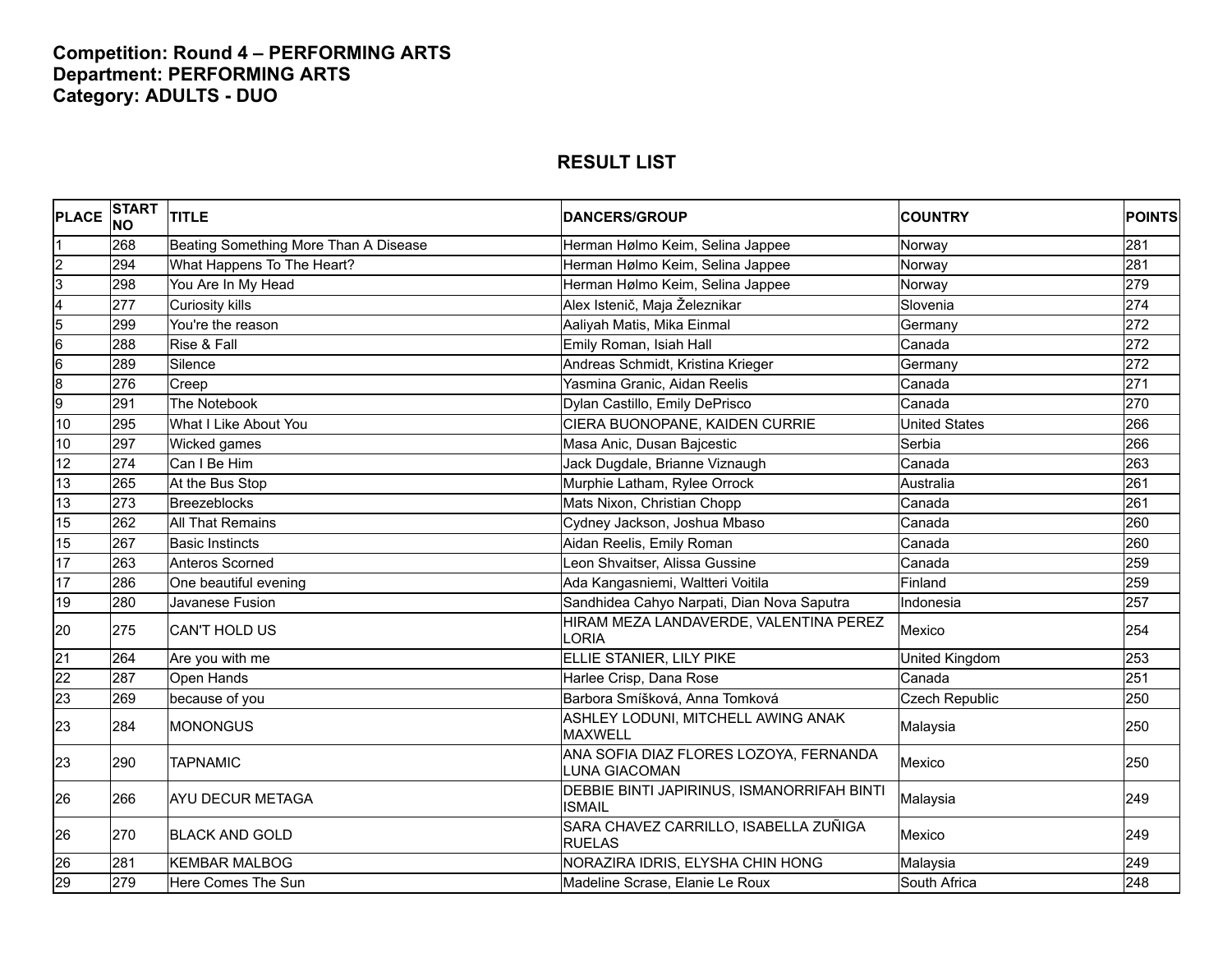| <b>PLACE</b> | <b>START</b><br>INO | <b>TITLE</b>                 | <b>IDANCERS/GROUP</b>                                                | <b>ICOUNTRY</b>               | <b>POINTS</b> |
|--------------|---------------------|------------------------------|----------------------------------------------------------------------|-------------------------------|---------------|
| 30           | 285                 | lNuswantara                  | Astrid Echa Invioleta, Rizky Amalia Dian Solekhaha<br>Amalia         | <b>Indonesia</b>              | 247           |
| 31           | 292                 | The Phantom of the Opera     | Mitsuki Ozaki, Chiharu Yoitsu                                        | Japan                         | 244           |
| 31           | 296                 | <b>White Tiger</b>           | Sarah van der Spuy, Simone Klaasen                                   | South Africa                  | 244           |
| 33           | 282                 | LOVE IN COVID                | PAULINA HERRERA BARRERA, HIRAM MEZA<br>_ANDAVERDE                    | Mexico                        | 242           |
| 34           | 261                 | Across the Archipelago       | Dinda Prajna Paramita, Jerry Bayu Mawardi                            | Indonesia                     | 239           |
| 34           | 283                 | Love You More Than I Can Say | Wai Hung Iris Tsoi, Wai Ting Joyce Tsoi                              | Hong Kong SAR, China          | 239           |
| 36           | 293                 | <b>TILL THE END</b>          | JJESSICA MALACARA IBARRA, OLYMPIA MARIANA Mexico<br>FLORES RODRIGUEZ |                               | 238           |
| 37           | 271                 | Bohemian Rhapsody            | Taylor-Lee Vincent Versfeld, Madison Vaughn<br>Versfeld              | South Africa                  | 234           |
| 38           | 272                 | <b>Bos Bos</b>               | TSAI-LI HUANG,, NAI XIN HOU,                                         | Taiwan Region, Chinese Taipei | 225           |
| 39           | 278                 | <b>Glamorous</b>             | HUI-CHUN YEH,, HSIN YI CHIANG,                                       | Taiwan Region, Chinese Taipei | 212           |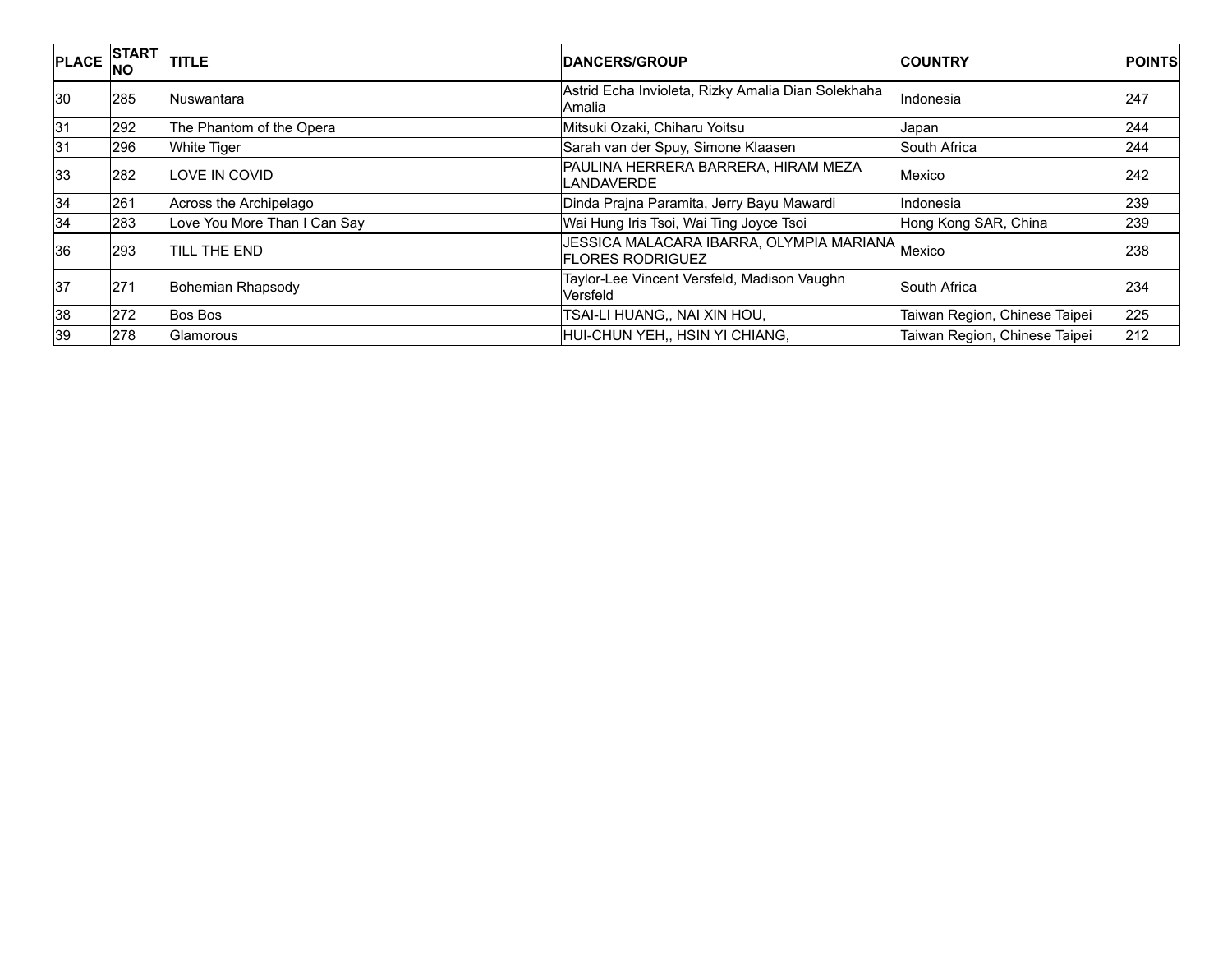## **Competition: Round 4 – PERFORMING ARTS Department: PERFORMING ARTS Category: ADULTS - GROUP**

| <b>PLACE</b>            | <b>START</b><br><b>NO</b> | <b>TITLE</b>                | <b>DANCERS/GROUP</b>                      | <b>COUNTRY</b>       | <b>POINTS</b> |
|-------------------------|---------------------------|-----------------------------|-------------------------------------------|----------------------|---------------|
|                         | 411                       | <b>Picture Perfect</b>      | 2dance Company                            | Norway               | 278           |
| $\overline{c}$          | 419                       | Swing Low                   | Michelle Slater Performing Arts Australia | Australia            | 278           |
| $\overline{3}$          | 422                       | The Corporate ladder        | Kazina                                    | Slovenia             | 278           |
| $\overline{\mathbf{4}}$ | 389                       | Fire on Fire                | <b>Patrick Studios Australia</b>          | Australia            | 278           |
| $\overline{5}$          | 384                       | Circus                      | Patrick Studios Australia                 | Australia            | 276           |
| $6\overline{6}$         | 423                       | The End of the Beginning    |                                           | Canada               | 275           |
| $6\overline{6}$         | 428                       | This Is Us Now              | Rugcutterz                                | Canada               | 275           |
| $\overline{8}$          | 427                       | The Wikked                  | The Wikked                                | <b>United States</b> | 273           |
| 9                       | 396                       | <b>Hey Pachuco</b>          | Michelle Slater Performing Arts Australia | Australia            | 272           |
| 9                       | 432                       | Where The Sidewalk Ends     | <b>Rugcutterz Danz Artz</b>               | Canada               | 272           |
| 11                      | 409                       | Our rule                    | <b>DanceContinent</b>                     | Slovakia             | 271           |
| 12                      | 406                       | <b>Matrix</b>               | Step by Step                              | Croatia              | 270           |
| 12                      | 435                       | Wolf of Wall Street         | Dancefina Academy                         | Finland              | 270           |
| 14                      | 388                       | <b>FAITH</b>                | ZEPPO YOUNGSTERZ CREW                     | Malaysia             | 269           |
| 14                      | 434                       | <b>Will You</b>             | Lorri's Dance Place Unlimited             | Canada               | 269           |
| 16                      | 394                       | Golden Eye                  | Patrick Studios Australia                 | Australia            | 268           |
| 17                      | 405                       | Magritte                    | Prestige                                  | Canada               | 266           |
| 18                      | 386                       | Dangerous                   | Canadian Dance Company                    | Canada               | 265           |
| $\overline{18}$         | 392                       | Gangsters Paradise          | <b>Patrick Studios Australia</b>          | Australia            | 265           |
| 18                      | 413                       | Project the earth           | Project the earth                         | South Korea          | 265           |
| 18                      | 421                       | The Bolero                  | Arabesque                                 | Germany              | 265           |
| 22                      | 424                       | The Eurovision Winners Show | Ragazzi                                   | Germany              | 264           |
| 23                      | 397                       | In memory of                | <b>DanceContinent</b>                     | Slovakia             | 263           |
| 23                      | 425                       | The Meaning of Life         | <b>Patrick Studios Australia</b>          | Australia            | 263           |
| 25                      | 391                       | Formation                   | Kornele Rzeszów                           | Poland               | 262           |
| 26                      | 404                       | Lumberjacks                 | The Tap Dance Centre                      | Canada               | 260           |
| 26                      | 431                       | Virus                       | Arabesque Small Group                     | Germany              | 260           |
| 28                      | 426                       | The Sun's Gone Dim          | The Sun's Gone Dim                        | <b>United States</b> | 259           |
| 29                      | 382                       | <b>Black Swan</b>           | <b>Patrick Studios Australia</b>          | Australia            | 255           |
| 30                      | 414                       | Rise Up                     | Sloans Dance Academy                      | Australia            | 253           |
| 31                      | 410                       | Outlander                   | Rugcutterz Danz Artz                      | Canada               | 252           |
| 31                      | 430                       | <b>TINGKAH BERSULAM</b>     | ARTS TALENT PRODUCTION (SENIOR)           | Malaysia             | 252           |
| 33                      | 403                       | <b>LASCIA CHIO PIANGA</b>   | <b>STUDIO BURGOA</b>                      | Mexico               | 250           |
| 34                      | 418                       | <b>SUPPORT</b>              | <b>STUDIO BURGOA</b>                      | Mexico               | 249           |